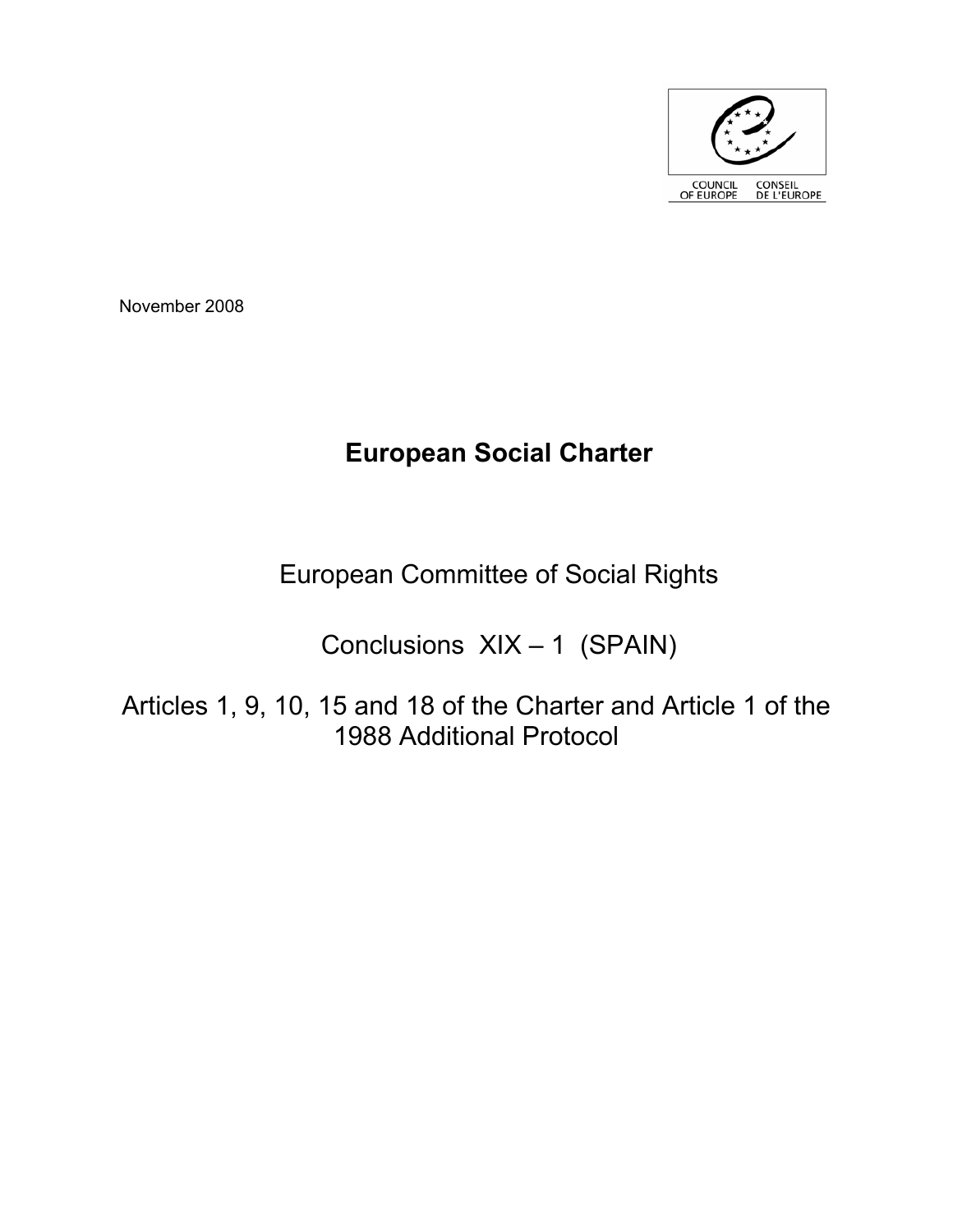# **Introduction**

The function of the European Committee of Social Rights is to assess the conformity of national law and practice with the European Social Charter and the Revised Charter. In respect of national reports, it adopts "conclusions" and in respect of collective complaints, it adopts "decisions".

A presentation of this treaty as well as statements of interpretation formulated by the Committee figure in the General Introduction to the Conclusions<sup>1</sup>.

*The European Social Charter was ratified by Spain on 6 May 1980 and the 1988 Additional Protocol on 24*  January 2000. The time limit for submitting the 20<sup>th</sup> report (4<sup>th</sup> report on the Additional Protocol) on the *application of this treaty to the Council of Europe was 31 October 2007 and Spain submitted it on 30 October 2007. On 18 December 2007, a letter was addressed to the Government requesting supplementary information regarding Articles 1§2, 1§3, 10§1, 10§2, 10§3, 10§4, 15§1, 15§2, 18§2 and Article 1 of the Additionnal Protocol. The Government submitted its reply on 15 September 2008.* 

This report was the first under the new system for the submission of reports adopted by the Committee of Ministers.<sup>2</sup> It concerned the accepted provisions of the following articles belonging to the first thematic group "Employment, training and equal opportunities":

- the right to work (Article 1),
- the right to vocational guidance (Article 9),
- the right to vocational training (Article 10),
- the right of persons with disabilities to education, training and employment (Article 15)
- the right to engage in a gainful occupation in the territory of other States Parties (Article 18),
- the right of men and women to equal opportunities (Article 1 of the Additional Protocol).

Spain has accepted all these articles.

The applicable reference periods were:

- 1 January 2003 31 December 2006 for Article 18 and Article 1 Protocol;
- 1 January 2005 31 December 2006 for Articles 1, 9, 10 and 15.

The present chapter on Spain concerns 16 situations and contains:

- 6 cases of conformity: Articles 1§1, 1§2, 10§2, 10§3, 18§4 and Article 1 of the Additionnal Protocol;
- 7 cases of non-conformity: Articles 1§4, 9, 10§4, 15§1, 15§2, 18§1 and 18§3.

In respect of the 3 other situations concerning Articles 1§3, 10§1 and 18§2, the Committee needs further information. The Government is therefore invited to provide this information in the next report on the provisions in question.

The next Spanish report deals with the accepted provisions of the following articles belonging to the second thematic group "Health, social security and social protection":

- the right to safe and healthy working conditions (Article 3),
- the right to protection of health (Article 11),
- the right to social security (Article 12),

 $\overline{a}$ 

- the right to social and medical assistance (Article 13)
- the right to benefit from social welfare services (Article 14),
- the right of elderly persons to social protection (Article 4 of the Additional Protocol).

The deadline for the report was 31 October 2008.

<sup>&</sup>lt;sup>1</sup> The conclusions as well as state reports can be consulted on the Council of Europe's Internet site (www.coe.int/socialcharter).

 $2$  Decision adopted at the 963rd meeting of the Ministers' Deputies on 3 May 2006.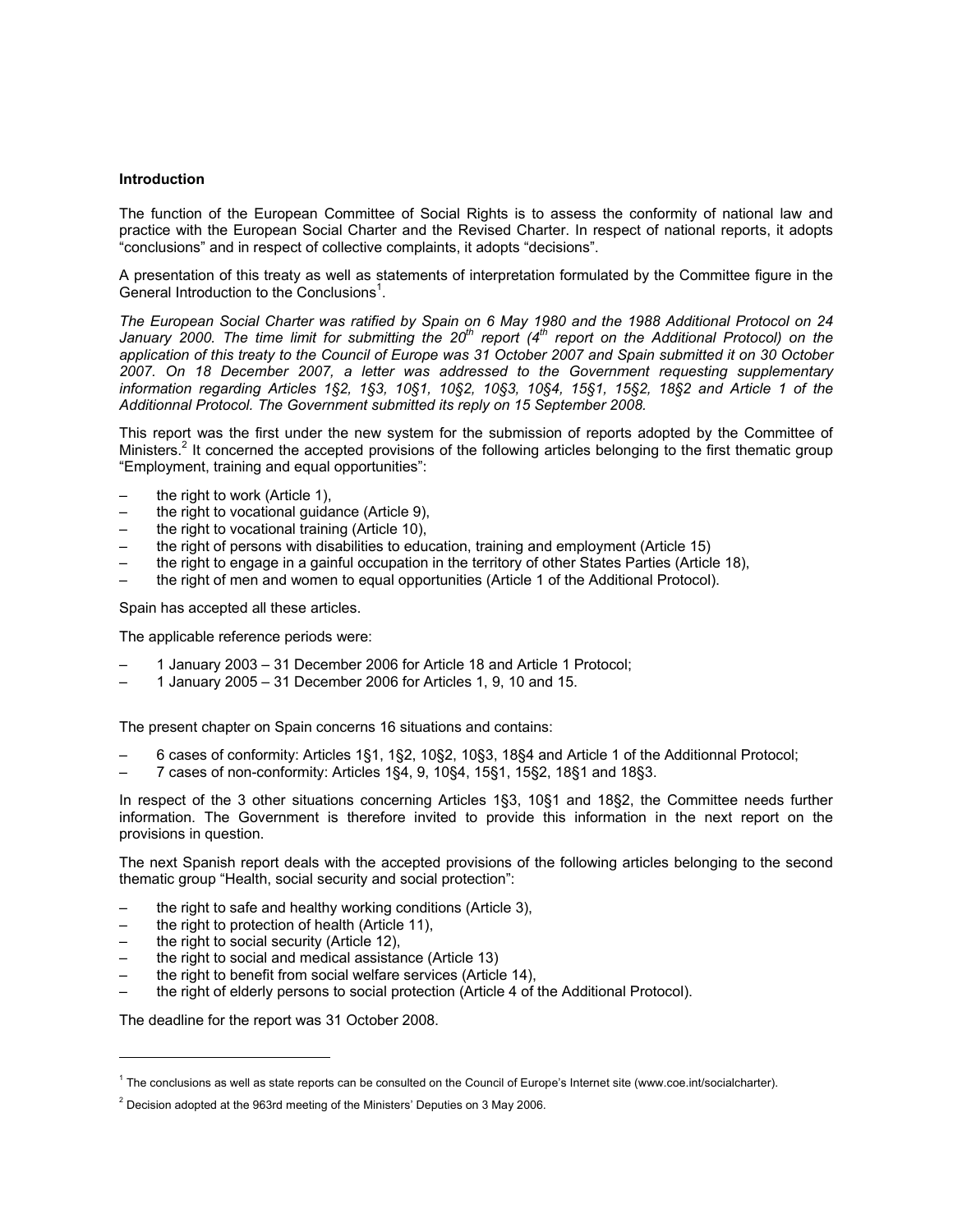# **Article 1 – Right to work**

## *Paragraph 1 – Policy of full employment*

The Committee takes note of the information provided in Spain's report.

## *Employment situation*

The Committee notes from Eurostat that growth was steady during the reference period (3.9% in 2006, rising from 3.1% in 2004).

The employment rate increased slightly during the reference period, reaching 63.3% in 2005 and 64.8% in 2006 from 60.9% in 2004. Women continue to benefit in particular from this progress as the employment rate for women rose from 48.3% in 2004 to 51.2% in 2005 and 53.2% in 2006.

Unemployment decreased from 10.8% in 2004 to 8.5% in 2006, while unemployment among women fell from 14.3% in 2004 to 11.6% in 2006. Unemployment rate for young people (15-24 year-olds) fell from 22% in 2004 to 17.9% in 2006.

Similarly, the proportion of the long-term unemployed as a percentage of the total unemployed decreased significantly during the reference period (from 34.1% in 2003 to 24.5% in 2005).

The Committee requests information on the unemployment rate among foreign nationals and persons with disabilities.

## *Employment policy*

The Committee notes, from the report, that there have been certain changes to the relevant legislation during the reference period. They include, in particular, measures to reduce employers' contributions (through rebates) for companies recruiting persons with disabilities (under Act no. 30/2005 of 29 December 2005) as well as workers over 60, and measures designed to encourage employers to offer permanent contracts (Royal Legislative Decree no. 5/2006 of 9 June 2006).

The Committee observes that during the reference period training measures for young people between 16 and 21 with training contracts was a priority. It asks for details of the number of persons benefiting from these measures and the total number of people taking part in vocational training measures and other measures linked to employment policy.

The Committee also notes that less than 0.6% of the GDP was spent on employment policy in 2006 (active and passive measures). It asks for the next report to explain the reasons for the significant decrease of expenditure (from 2.1% in 2002) as well as to specify in particular what portion is earmarked for various active and passive measures.

#### *Conclusion*

Pending receipt of the information requested, the Committee concludes that the situation in Spain is in conformity with Article 1§1 of the Charter.

*Paragraph 2 – Freely undertaken work (non-discrimination, prohibition of forced labour, other aspects)* 

The Committee takes note of the information provided in Spain's report.

It notes that there have been no changes to the situation, which it has previously found to be in conformity.

It notes however that there are no answers in the report to any of the questions in its last conclusions, whether those directed specifically at Spain under Article 1§2 or the ones put to all the states party in the General Introduction to Conclusions XVIII-1.

It asks that the questions below be answered:

1. Elimination of all forms of discrimination in employment

The Committee considers that under Article 1§2 legislation should prohibit all discrimination in employment at least on grounds of sex, race, ethnic origin, religion, disability, age, sexual orientation and political opinion (Conclusions XVIII-1).

In case of states party, such as Spain, that have accepted Article 15§2 of the Charter the Committee will examine legislation prohibiting discrimination on grounds of disability under this provision.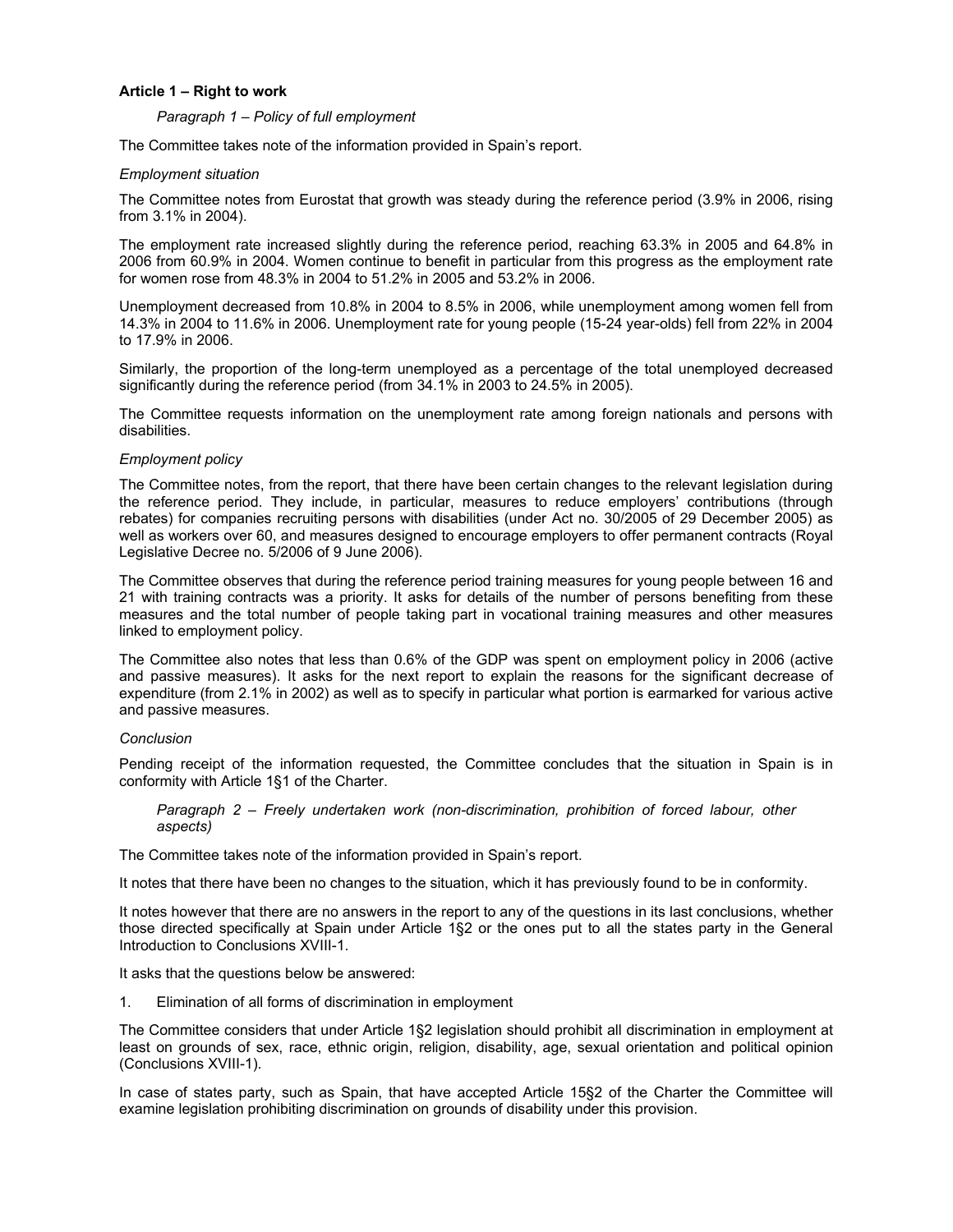The Committee has examined the overall legal framework for the right to equal treatment between men and women in an earlier conclusion under Article 1§2 (Conclusions XVII-1) and Article 1 of the Additional Protocol (right to equal opportunities and treatment in employment and occupation without sex discrimination) (Conclusion XVII-2).

Issues relating to equal pay are examined under Article 4§3 of the Charter (right of women and men to equal wages).

Act 62/2003 transposed Council Directives 2000/43/EC of 29 June 2000 implementing the principle of equal treatment between persons irrespective of racial or ethnic origin<sup>1</sup> and 2000/78/EC of 27 November 2000 establishing a general framework for equal treatment in employment and occupation<sup>2</sup>. The legislation amends a number of existing statutes. It now explicitly prohibits discrimination on grounds of racial or ethnic origin, religion or beliefs, disability, age or sexual orientation, in all areas connected with employment including recruitment. It includes definitions of direct and indirect discrimination, which had hitherto been defined by case law. The Committee again asks how the notion of indirect discrimination is defined/interpreted by the courts. It also asks for information on how the provisions of the legislation relating to age discrimination are interpreted.

Act 62/2003 introduces protection against harassment on the aforementioned prohibited grounds and requires certain forms of positive action to promote the equality of certain social groups, which may be provided for, following collective bargaining, in collective agreements.

In proceedings where the non-discrimination principle is alleged to have been violated there is a shift in the burden of proof. The respondent must then show that the principle has not been breached. Agreements, rules and acts breaching the principle of non-discrimination in employment may be declared null and void, as may acts of employers taken as reprisals following complaints of discrimination. The Committee again asks for further information on the various possibilities for compensation which are available to victims of discrimination.

Article 1§2 of the Charter requires remedies in cases of discrimination to be effective, proportionate and dissuasive. It follows that the imposition of an upper limit may in certain cases prevent an award of damages commensurate with the loss and damage actually sustained and may not be sufficiently dissuasive for the employer. The Committee therefore again asks whether there are limits to the amount of compensation that may be awarded in discrimination cases.

Under Spanish law employers who are found under Act 62/2003 to have discriminated against employees are liable to a fine of between  $\epsilon$  3,000 and 90,000, details of which may be published. The Committee again asks how many discrimination cases have been brought before the courts and how many have been upheld.

Act 62/2003 provides for a council for the promotion of equal treatment with no distinction on grounds of racial or ethnic origin. This body is to be attached to the Ministry of Labour and Social Affairs. Its composition and functions are to be defined by legislation. The Committee again asks for up-to-date information on this body, and in particular whether it is fully independent.

Act 62/2003 permits groups of persons to take or be party to legal proceedings alleging discrimination on grounds of racial or ethnic origin but not in the context of employment and not for other grounds of discrimination. However trade unions are permitted to take proceedings on behalf of their members. The Committee again asks whether any other legislation allows bodies other than trade unions to take proceedings alleging discrimination in employment, or whether there is any other legal basis for such action.

The Committee considers that anti-discrimination legislation can only be truly effective if it is part of a broader strategy on equality, and therefore asks for information on any other forms of positive action in this area.

The Committee recalls that under Article 1§2 of the Charter while it is possible for states to make foreign nationals' access to employment on their territory subject to possession of a work permit, they cannot impose a general ban on nationals of states party from occupying jobs for reasons other than those set out in Article 31. Restrictions on the rights guaranteed by the Charter are admitted only if they are prescribed by law, serve a legitimate purpose and are necessary in a democratic society for the protection of the rights and freedoms of others or for the protection of public interest, national security, public health or morals. The only jobs from which foreigners may be banned are therefore those that are inherently connected with the protection of the

<sup>1</sup> Official Journal L 180 , 19.07.2000 pp. 0022-0026.

<sup>&</sup>lt;sup>2</sup> Official Journal L 303, 02/12/2000 pp. 0016 - 0022.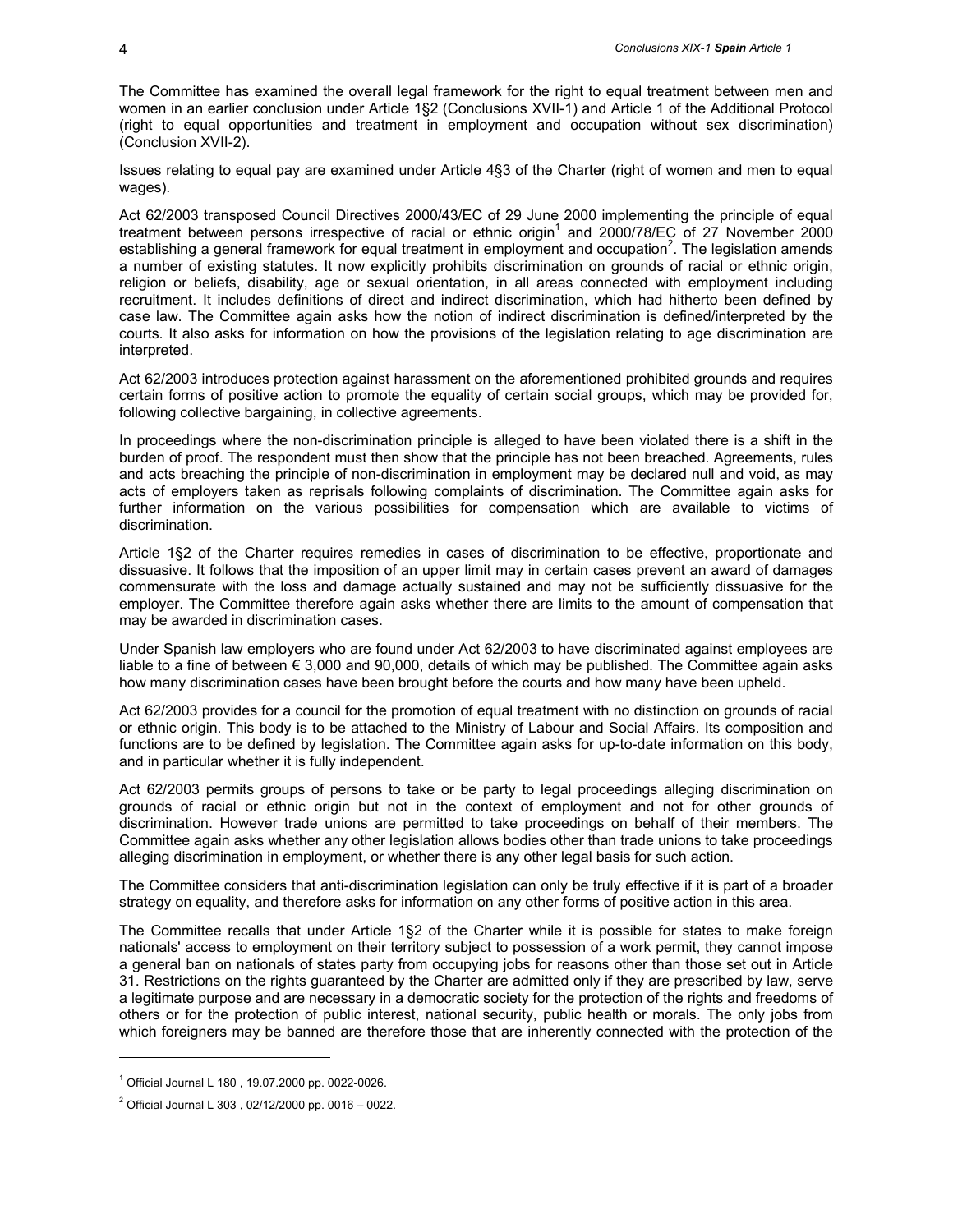public interest or national security and involve the exercise of public authority. The Committee therefore again asks whether foreign nationals are excluded from certain jobs categories, particularly in the public service, and if so what these job categories are and the grounds for these restrictions.

2. Prohibition of forced or compulsory labour

# *Prison work*

The Committee asks for answers to the following questions:

- Can a prisoner be required to work (irrespective of consent):
	- A. for a private undertaking/enterprise
		- i. within the prison?
		- ii. outside the prison?
	- B. for a public/state undertaking
		- i. within the prison?
		- ii. outside the prison?
- What types of work may a prisoner be obliged to perform?
- What are the conditions of employment and how are they determined?
- 3. Other aspects of a worker's right to earn his living in an occupation freely entered upon

# *Privacy at work*

The Committee refers to the Government's reply to its letter for more information on the matter.

Article 4§2 e) of Royal Legislative Decree no. 1/1995 of 25 March 1995 implementing the revised version of the Law on the status of workers provides that "under the employment relationship, employees are entitled to respect for their privacy and their dignity, including protection against verbal or physical abuse of a sexual nature". Employers may, nevertheless "exercise any form of supervision or oversight they consider necessary to ensure that employees carry out their obligations and duties, on condition that, when adopting and implementing such measures, due consideration is given to respect for human dignity" (Article 20§3). The reply to the letter to the Government specifies that employees' privacy includes computer privacy.

The Constitutional Court has established a whole body of case-law aimed at striking a balance between employees' fundamental right to respect for their privacy and the right to exercise supervision and oversight granted to employers. In particular, measures taken by employers must comply with the principle of proportionality, which means that they should achieve their object, be necessary (in that there are no other less intrusive ways of achieving this object as effectively) and establish a balance (benefits or advantages to the general interest outweigh any detriment to other assets or values at issue; judgment on proportionality).

The Committee considers that these measures make it possible to protect employees' freedom and dignity against intrusions into personal or private life that may be associated with or result from the employment relationship (see observations on Article 1§2, General Introduction to Conclusions 2006, §§13-21). It asks that, in its next report, Spain continues to provide more detailed information so that it can make a more accurate assessment of the situation.

#### *Restrictions linked to the fight against terrorism*

The Committee again invites the Government to reply to its question in the General Introduction to Conclusions 2006 as to whether any legislation against terrorism precludes persons from taking up certain types of employment.

# *Conclusion*

Pending receipt of the information requested, the Committee concludes that the situation in Spain is in conformity with Article 1§2 of the Charter.

#### *Paragraph 3 – Free placement services*

The Committee notes the information provided in Spain's report.

It notes the enactment, during the reference period, of Royal Legislative Decree 5/2006 on modernisation of public employment services, which provides for better co-ordination between the National Public Employment Service (SPEE) and the public employment services run by the autonomous regions. The Committee requests information on the main arrangements concerning them.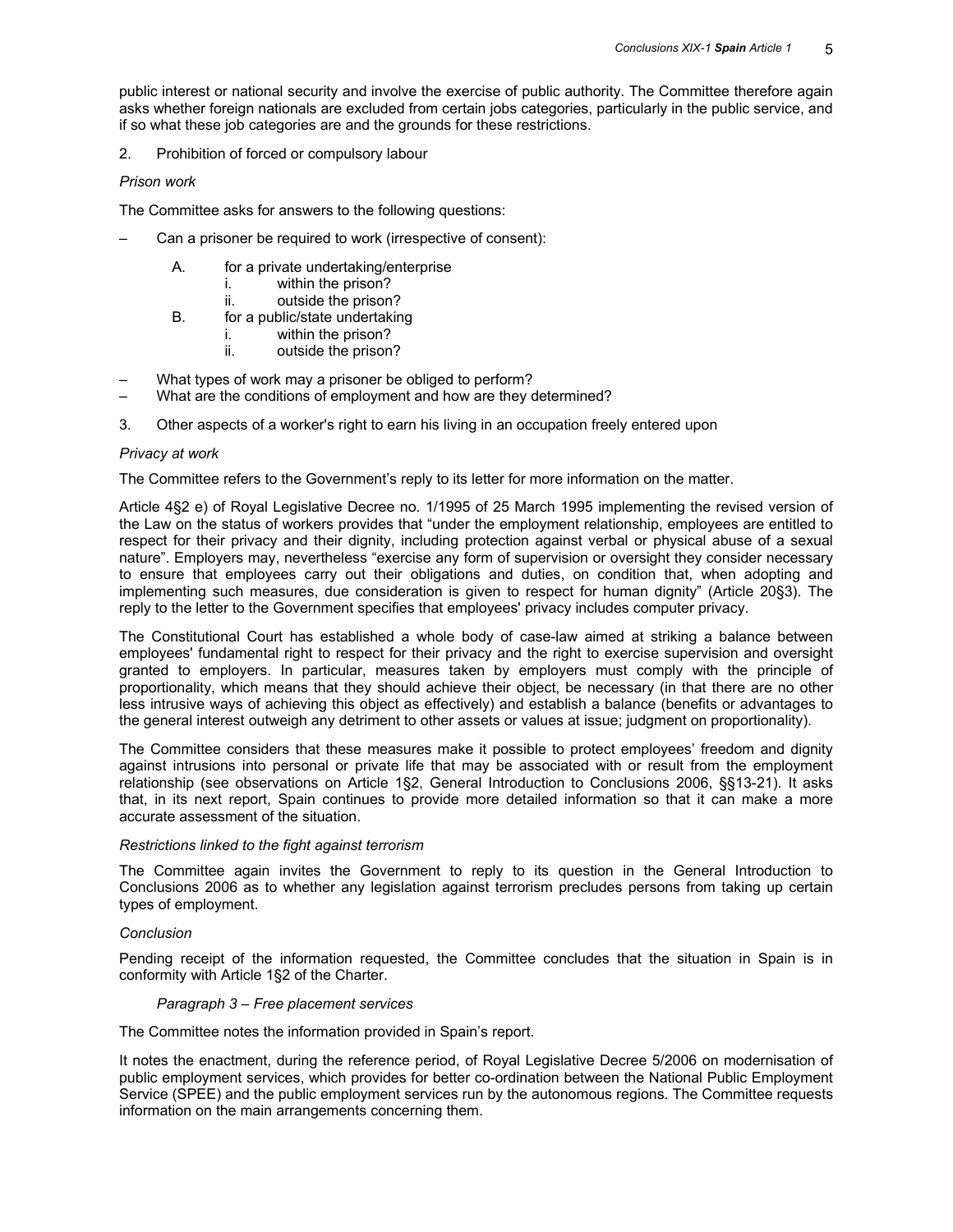The enactment of the decree follows on from Law 56/2003, which the Committee noted in its previous conclusion (Conclusion XVIII-1) and which divided the National Employment System into the SPEE and the public employment services run by the autonomous regions.

According to the report, the total staff numbers amounted, during the reference period, to more than 7,000 employees. As to qualifications, the majority followed a secondary education and has an A-level.

The report submitted by Spain contains little information and does not answer the questions put in the previous conclusion concerning the number of placements made by all the employment services.

The Committee stated in its previous conclusion that that information was indispensable to it for assessing the real effectiveness of the employment services – in the present instance the SPEE and the public employment services run by the autonomous regions.

It therefore asks that the next report specify the placement rate – i.e. the number of placements made by the public employment services as a percentage of total job offers. The Committee also wishes to know the total number of vacancies notified to the public employment services.

It also asks about the average length of time taken to fill vacancies.

The Committee lastly states that if the next report does not supply the necessary information, it will consider that Spain has not been able to show that the situation is in conformity with Article 1§3 of the Charter.

#### *Conclusion*

Pending receipt of the information requested, the Committee defers its conclusion.

#### *Paragraph 4 – Vocational guidance, training and rehabilitation*

The Committee takes note of the information provided in Spain's report.

As Spain has accepted Article 9, 10§3 and 15§1 of the Charter, measures relating to vocational guidance, to vocational training and retraining of workers, and to guidance and vocational training for persons with disabilities are dealt with under these provisions.

The Committee has considered that, with regard to vocational training and retraining of adult workers, the situation is in conformity with Article 10§3 of the Charter.

However, concerning vocational guidance (Article 9), the Committee holds that the situation is not in conformity on the ground that it has not been established that the right to vocational guidance in the education system is guaranteed and that equal treatment is guaranteed to all nationals of States Parties to the Charter in this respect.

The Committee further finds that the situation with regard to the vocational guidance, education and training of persons with disabilities (Article 15§1) is not in conformity with the Charter on the ground that it has not been established that mainstreaming of persons with disabilities is effectively guaranteed in education and training.

# *Conclusion*

The Committee concludes that the situation in Spain is not in conformity with Article 1§4 of the Charter.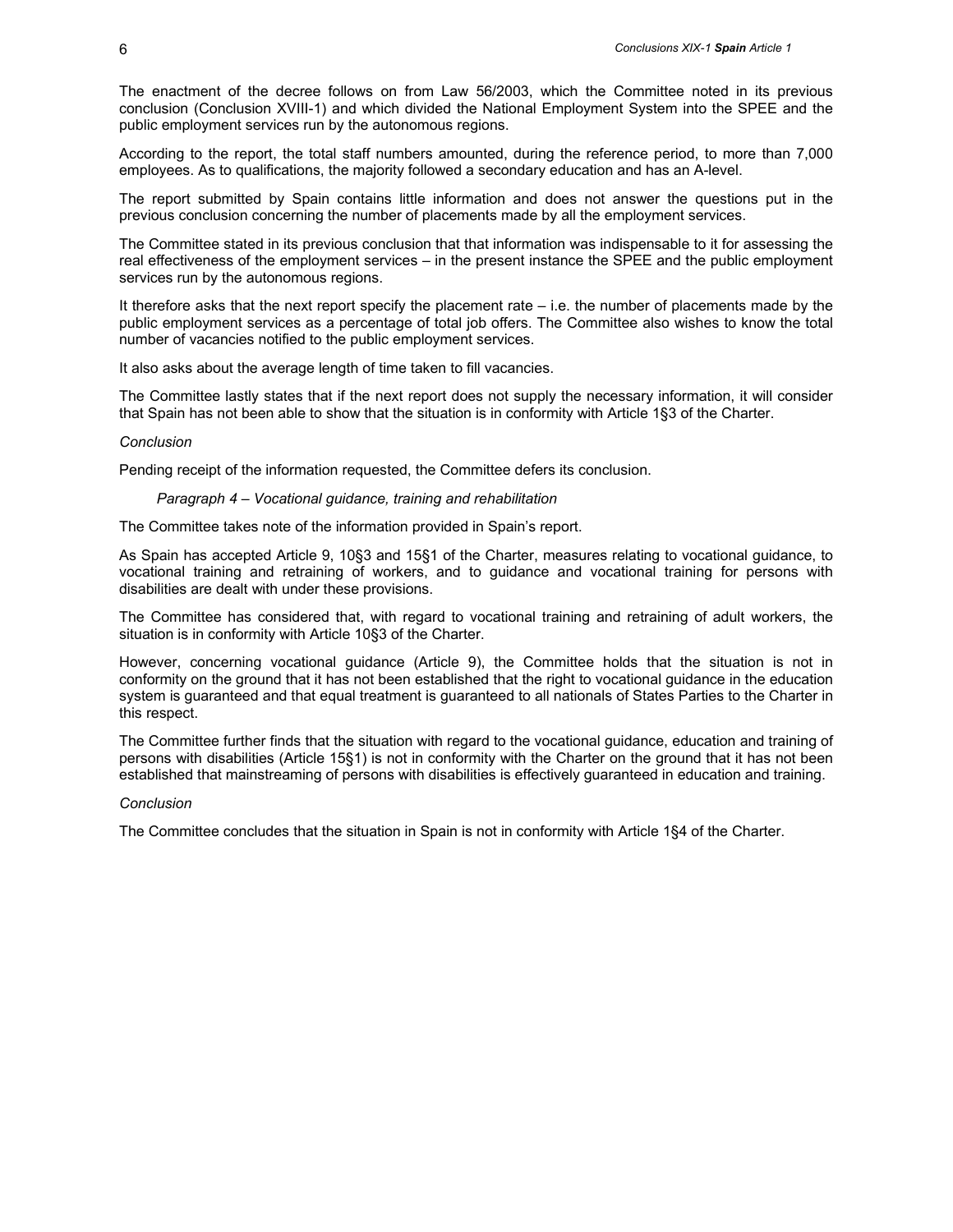# **Article 9 – Right to vocational guidance**

The Committee takes note of the information provided in Spain's report.

The Committee notes from another source<sup>1</sup> that under Education Act No. 1/1990 of 3 October 1990 (LOGSE), the autonomous regions must set up specialised services for vocational guidance in the education system and in the labour market which are provided in training centres and organised by sector.

In its previous conclusion (Conclusions XVIII-2), the Committee noted that some of the responsibility for vocational guidance had been transferred to the autonomous communities. It asks how responsibilities are shared out between the autonomous communities and the autonomous regions in the vocational guidance system.

As Spain has accepted Article 15 of the Charter, measures relating to vocational guidance for persons with disabilities are dealt with under that provision.

*Vocational guidance in the education system* 

a. Functions, organisation and operation

The Committee notes from another source<sup>2</sup> that the 2002 Quality of Education Act assigns special importance to school counselling and to vocational guidance. At primary school level, this is provided by teachers. At secondary school level, teachers are backed up by specialised counselling departments and qualified staff. Universities run guidance, information and employment centres under agreements with the National Employment Service (INEM). The Committee asks the next report to provide information in this respect and how is this vocational guidance implemented in practice.

b. Expenditure and numbers of staff and of persons assisted

In its previous two conclusions (Conclusions XVI-2 and Conclusions XVIII-2), the Committee asked for information about expenditure on the numbers of staff involved in and the number of persons assisted by the school vocational guidance system. In view of the repeated lack of information, the Committee concludes that it has not been demonstrated that the right to vocational guidance in the education system is effectively guaranteed, and hence that the situation is not in conformity in this respect.

# *Vocational guidance in the labour market*

a. Functions, organisation and operation

The Committee notes from another source<sup>3</sup> that vocational guidance services in the labour market are aimed in particular at the unemployed. Priority groups are people under the age of 25 who have been unemployed for more than six months, people over the age of 25 who have been unemployed for over twelve months and the long-term unemployed. These people receive individual counselling or may attend group lessons or workshops designed to help them re-enter the labour market.

According to the report, a comprehensive plan for active employment policies in the textile and clothing industries makes provision for vocational guidance measures to facilitate vocational retraining of these workers. These guidance measures take account of the workers' profile and the needs of the labour market. They are financed by the guidance budget of the national employment services while taking account of the powers and responsibilities of the autonomous communities. The Committee asks for the next report to give information about vocational guidance measures covering the entire labour market, not just the textile and clothing industries.

b. Expenditure and numbers of staff and of persons assisted

In the absence of any information on this subject, the Committee asks for the next report to provide up-to-date information about expenditure on, numbers of staff involved in and numbers of persons assisted by vocational guidance in the labour market.

<sup>&</sup>lt;sup>1</sup> Cedefop, Overview of the Vocational Education and Training System, p. 69.

<sup>2</sup> *Idem*, pp. 69-70.

<sup>3</sup> *Idem*, pp. 70-71.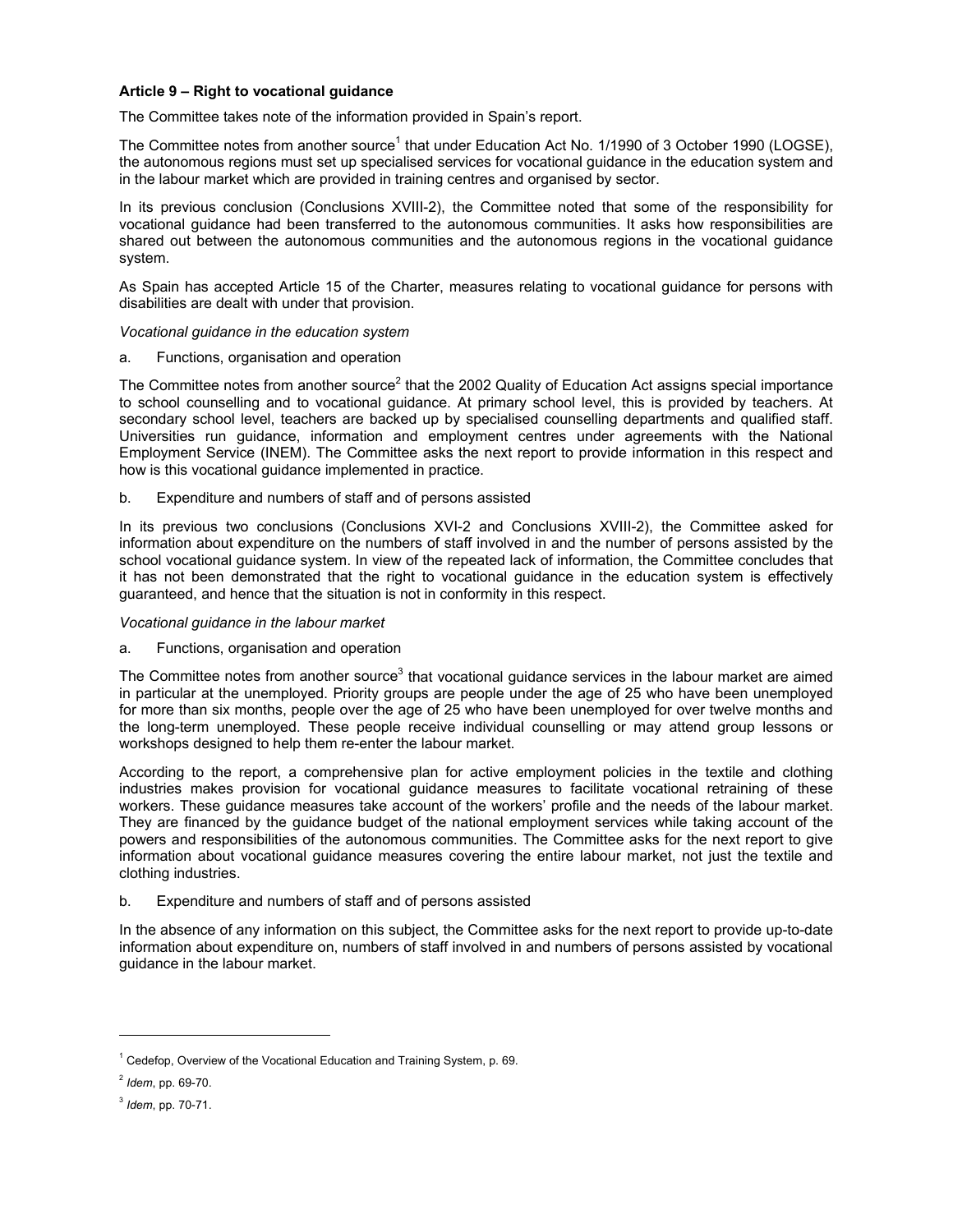## *Equal treatment of nationals of the other States Parties*

Although the Committee put this question in its previous three conclusions (Conclusions XIV-2, XVI-2 and XVIII-2), the report fails to state whether equal treatment is guaranteed to nationals of other States Parties in law and, if so, on what legislation this equality is based. In view of the lack of information, the Committee concludes that it has not been established that all nationals of States Parties are guaranteed equal treatment and hence that the situation is not in conformity in this respect.

## *Conclusion*

The Committee concludes that the situation in Spain is not in conformity with Article 9 of the Charter on the grounds that it has not been established that:

- the right to vocational guidance in the education system is guaranteed;
- equal treatment is guaranteed to all nationals of States Parties.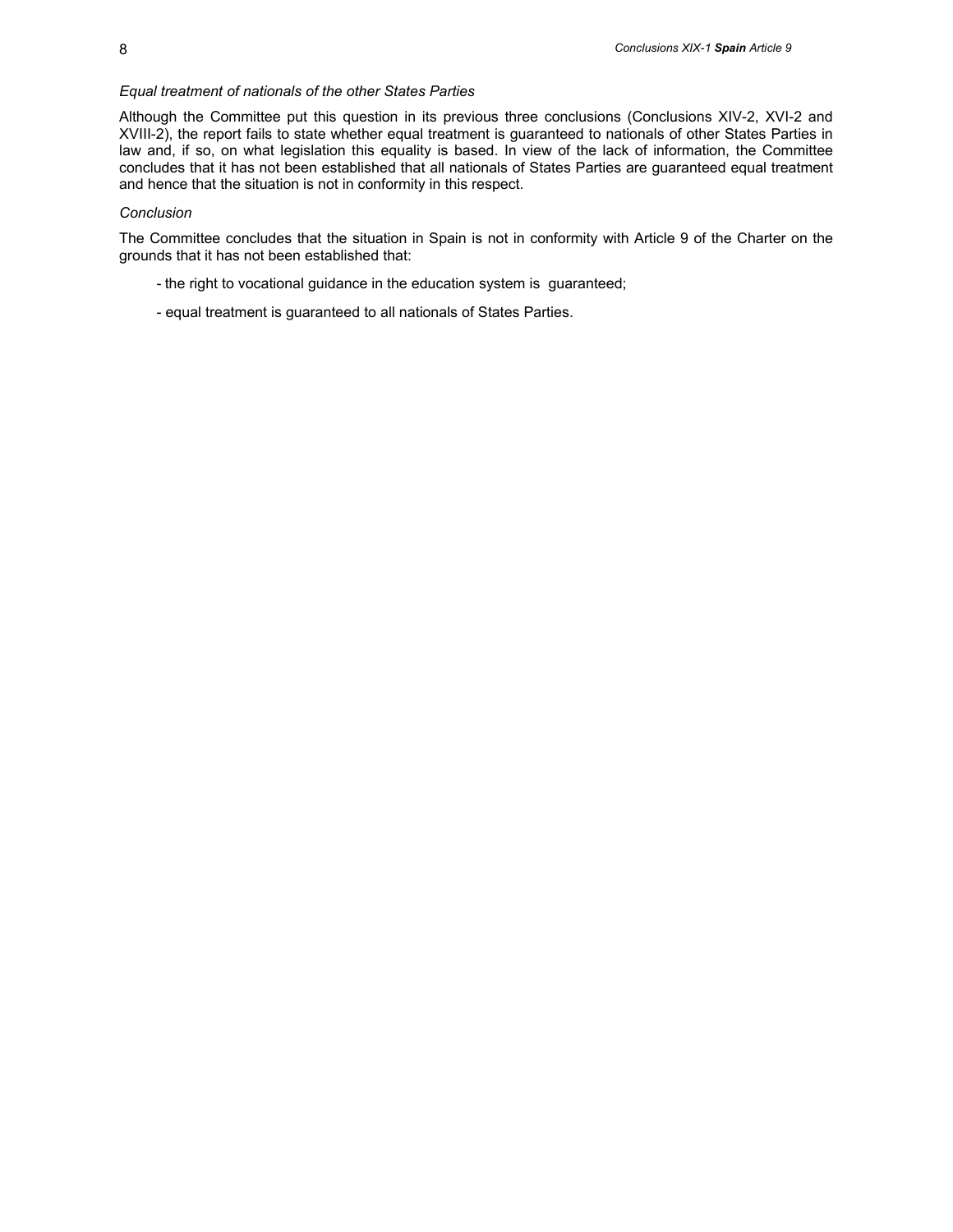# **Article 10 – Right to vocational training**

*Paragraph 1 – Promotion of technical and vocational training and the granting of facilities for access to higher technical and university education* 

The Committee takes note of the information provided in Spain's report.

## *Secondary and higher education*

The Committee notes that the report only gives account of the legislative changes that have taken place during the reference period, such as: Royal Decree 1416/2005, establishing the National Catalogue of Vocational Qualifications; Royal Decree 1228/2006 of 27 October which completes the Catalogue of National Vocational Qualifications, by establishing certain new qualifications as well as their corresponding training modules; Order TAS 3868/2006 of 20 December which establishes the Training and Employment Plan (FIP); Order TAS/2967/2006 of 26 September which establishes the regulatory framework for granting public financing for the training, retraining and employment programme for workers in the fields of information technologies and communication, as well as training in the use of new technologies and Royal Decree 1558/2005 of 23 December establishing the framework for the Integrated Centre of Vocational Training. The Committee notes from Eurydice<sup>1</sup> that the Organic Act on Education 2/2006 was adopted on 3 May 2006.

The Committee wishes to be informed about the results of the measures taken, in the framework of these legal acts, to provide and promote the vocational training.

The Committee notes from Cedefop<sup>2</sup> that in the framework of the National Reform Programme 2005-2010, special measures will be taken to promote continuing training of both employed and unemployed and to increase youth employment rate by offering training to the unemployed youth. The National Catalogue for Vocational Qualifications has been created at the institutional level to match training and labour market needs and to promote lifelong learning and mobility of workers within a unified labour market. The Committee also notes that in the framework of the National Reform Programme among the measures for continuing education and training, special attention is devoted to enhancing social dialogue in the matters of vocational training. The Committee requests that the next report provide information on the implementation of the National Reform Programme.

# *Measures to facilitate access to education and effectiveness of these measures*

The Committee notes from Eurydice that a total of 1,443,811 students were enrolled in universities in the academic year 2005/2006. It also notes that a total of 238,154 students were involved in non-university higher education. The number of university teaching staff amounted to 50,190. The Committee notes from Eurostat that the percentage of employees in all enterprises participating in vocational training courses amounted to 33 % in 2005.

In its previous conclusion the Committee asked a number of questions regarding the measures adopted with a view to promoting vocational training, including establishment of mechanisms for recognition of knowledge and experience and making the qualifications obtained through vocational training relevant from the perspective of professional integration into the job market. The Committee also asked for statistical information regarding completion rate of students enrolled in higher education as well as figures on the employment rate of people who hold higher education qualification. The Committee also wished to know the reasons for the marked difference in participation between general and vocational education.

Finally, the Committee asked whether nationals of other States Parties to the Charter lawfully resident or regularly working in Spain have equal access to all kinds of vocational training, including higher education courses where access is regulated. According to the supplementary information provided by the Spanish Government the Royal Decree 395/2007 stipulates that migrant workers who are legally resident or regularly working in Spain enjoy the equality of access to vocational training. The Committee asks whether these rules also apply to higher education courses where access is regulated.

# *Conclusion*

 $\overline{a}$ 

Pending receipt of the information requested, the Committee defers its conclusion.

<sup>&</sup>lt;sup>1</sup>http://www.eurydice.org/ressources/eurydice/eurybase/pdf/0\_integral/ES\_EN.pdf

<sup>2</sup> http://libserver.cedefop.europa.eu/vetelib/eu/pub/cedefop/eknowvet/2006\_TO\_ES.pdf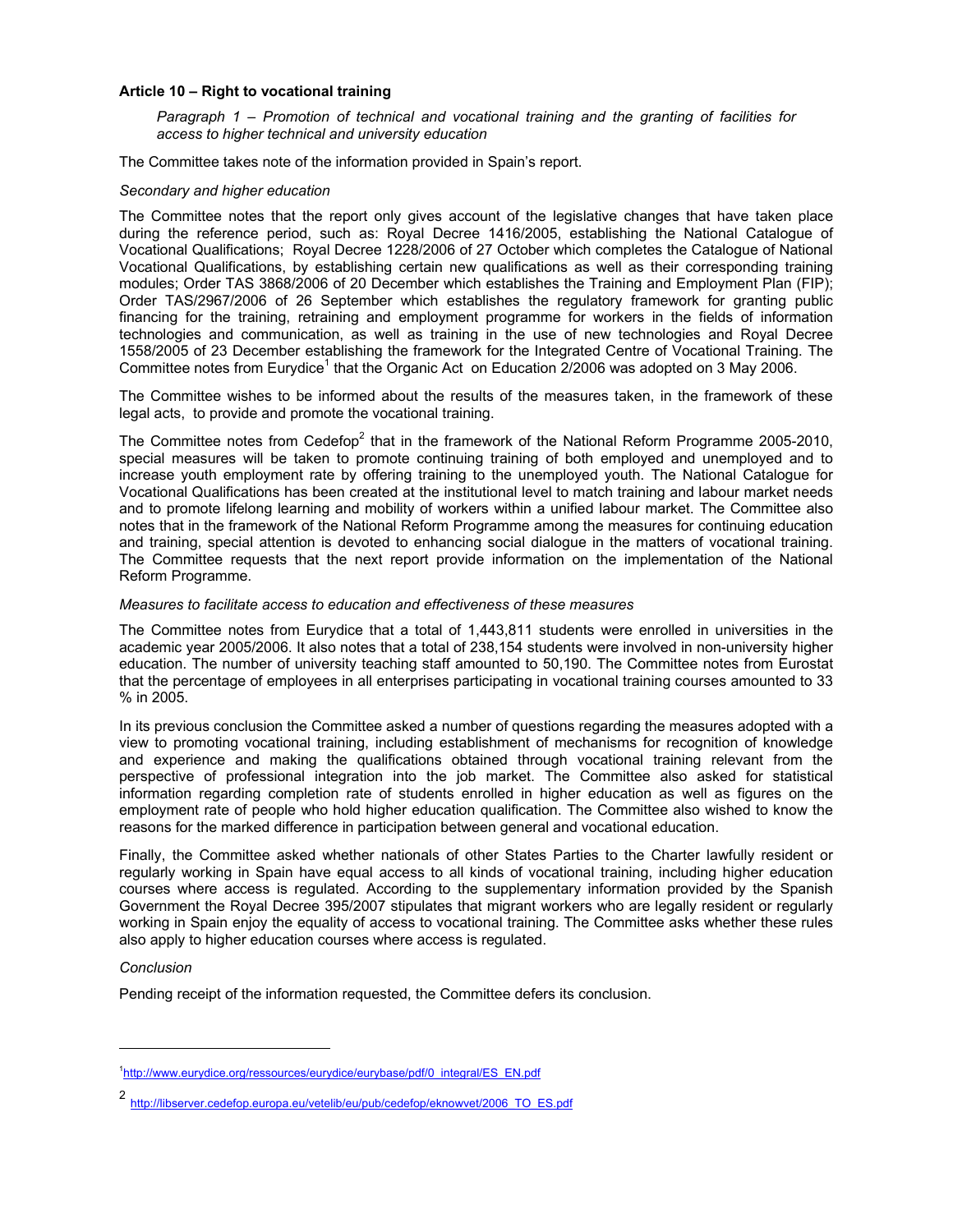## *Paragraph 2 –Apprenticeship*

The Committee takes note of the information provided in Spain's report.

In its previous conclusion the Committee found that the situation was in conformity with Article 10§2 of the Charter and reiterated its request about whether there was a sufficient number of training places to the different types of training course. It also asked for systematic information on the development of the system and the number of beneficiaries.

The Committee notes that the report only provides information about legal developments during the reference period. The report states that the Royal Decree 5/2006 modifies, by its Section 12, the age limit for training contracts and establishes that these contracts can be concluded with workers between 16 and 21 years old. This age limit is 24 years for an unemployed who can participate, on contractual basis, as an apprentice in the programmes of the vocational training schools and workshops.

From the supplementary information provided by the Government the Committee takes note of the developments which took place in 2007. This information will be taken into account during the next examination of the situation under this provision.

The Committee recalls that the main indicators of compliance for Article 10§2 are, among others, the availability of training places for those seeking them. Therefore it repeats its previous question. The Committee also requests that the next report provide information on the total spending on training contracts.

#### *Conclusion*

Pending receipt of the information requested, the Committee concludes that the situation in Spain is in conformity with Article 10§2 of the Charter.

#### *Paragraph 3 – Vocational training and retraining of adult workers*

The Committee takes note of the information provided in Spain's report.

#### *Employed persons*

The Committee recalls that the purpose of Article 10§3 of the Charter is, among others, to oblige states to provide facilities for training and retraining of adult workers, in particular the arrangements for retraining redundant workers and workers affected by economic and technological change. The aim is to prevent the deskilling of still active workers at risk of becoming unemployed as a consequence of technological and/or economic progress.

In the previous conclusion the Committee observed that additional training activities and support measures were introduced to take technical developments into account, which helped to determine what training was needed to assist the productive sectors of the economy. In this connection the Committee wished to know what was the impact of these measures on vocational training for adults and whether available places matched the demand.

From the supplementary information provided by the Spanish Government the Committee notes that the total number of employed persons who have followed a training course in 2006 was 1,956,723.

#### *Unemployed persons*

The Committee notes from Eurostat that the unemployment rate in Spain amounted to 9,2% in 2005 and 8,5% and 2006. Long-term unemployment represented 21,7% of total unemployment in 2006 (the EU-15 average being 42,1% in 2006) and the youth unemployment rate equalled 17,9%. In its previous conclusion the Committee wished to know how the cost of vocational and continuing training was shared between public bodies (state or other collective bodies), unemployment insurance systems, enterprises and households. The Committee reiterates its question.

#### *Conclusion*

Pending receipt of the information requested, the Committee concludes that the situation in Spain is in conformity with Article 10§3 of the Charter.

## *Paragraph 4 – Facilities*

The Committee takes note of the information provided in Spain's report.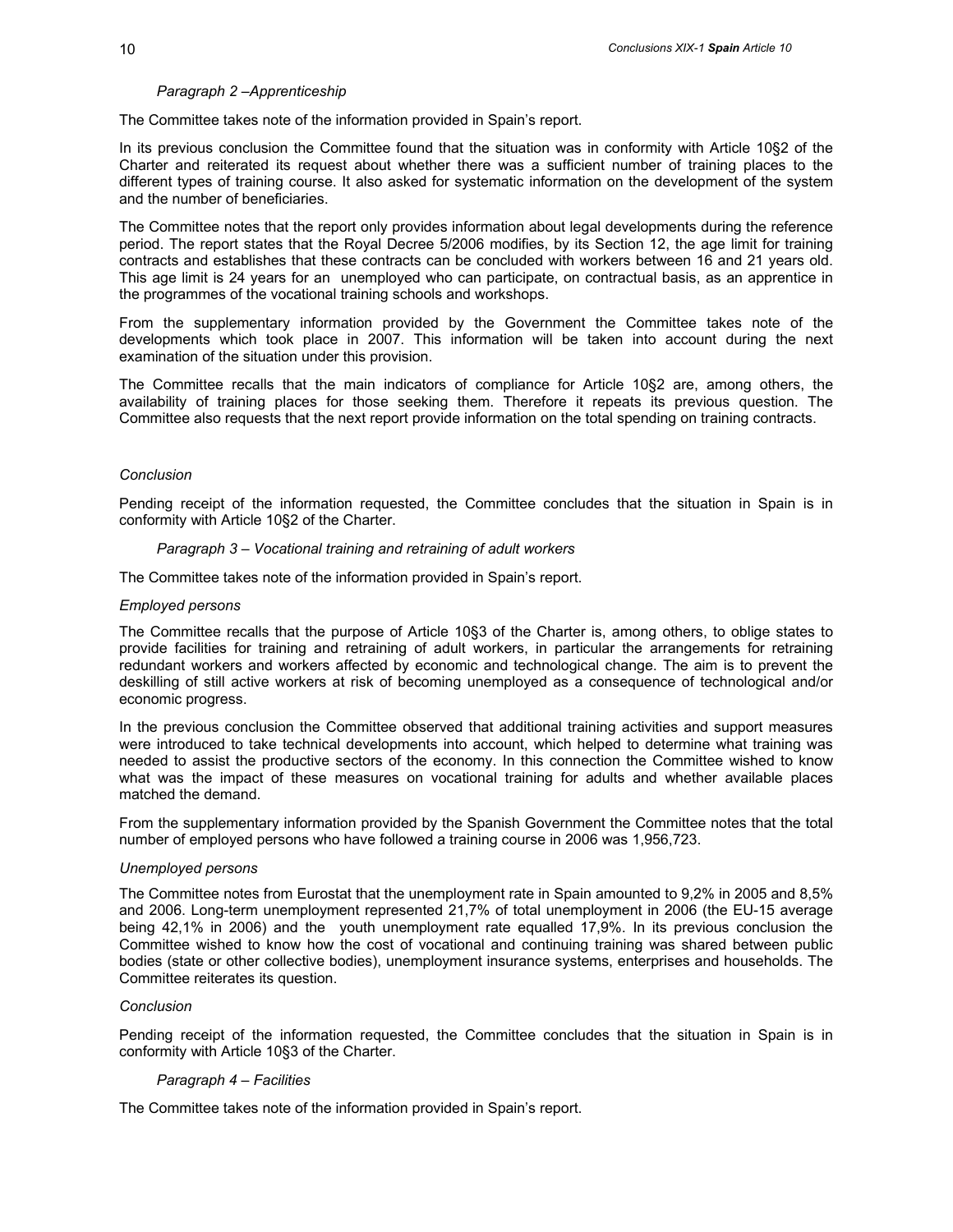## *Fees and financial assistance (10§4 a and b)*

The Committee notes from Eurydice<sup>1</sup> that in university education the corresponding academic years of each degree are organised in credits. Tuition fees include a specific payment for each credit the students enrol in, as well as for compulsory insurance for all students aged under 28. Enrolment fees students have to pay for the 2006/7 academic year may vary among the different Autonomous Communities as well as depending on the type of degree in question. As regards the tuition fees system which is not organised through credits, the fee ranges from  $\epsilon$  500 to  $\epsilon$  780 for the first enrolment and slightly higher for subsequent enrolments.

The Committee also notes from the same source that with the passing of the 2006 Organic Act on Education a new reform process of the education system is taking place. The education system provides different types of assistance to compensate for inequalities regarding access to education. This is mainly through grants and study aids, intended to guarantee the right to education for pupils in disadvantaged socio-economic situations, that is, to provide an opportunity to access and to continue education for those who lack the financial resources required to do so. The Ministry of Education and Science makes annual call for grants in order to help the families of pupils with special educational needs to offset these pupils' education costs. Special education assistance can be awarded for such services as tuition (up to  $\in$  752), school transport (up to  $\in$  539), school lunch (up to  $\in$  501), school residence (up to  $\in$  1,566) etc.

In its previous conclusions (XVI-2 and XVIII-2) the Committee asked whether equal treatment for nationals of other States Parties was guaranteed with respect to financial assistance. The Committee notes that the report does not again provide this information. Therefore, the Committee holds that it has not been established that the situation is in conformity with the Article 10§4 of the Charter on this point.

# *Training during working hours (Article 10§ 4 c and d)*

The Committee notes that there have been no changes to the situation that it has previously (Conclusions XVIII-2) considered to be in conformity with the Charter.

# *Conclusion*

 $\overline{a}$ 

The Committee concludes that the situation in Spain is not in conformity with Article 10§4 of the Charter as it has not been established that the right to equal treatment for nationals of other States Parties lawfully resident or regularly working in Spain is guaranteed with respect to financial assistance.

<sup>&</sup>lt;sup>1</sup>http://www.eurydice.org/ressources/eurydice/eurybase/pdf/0\_integral/ES\_EN.pdf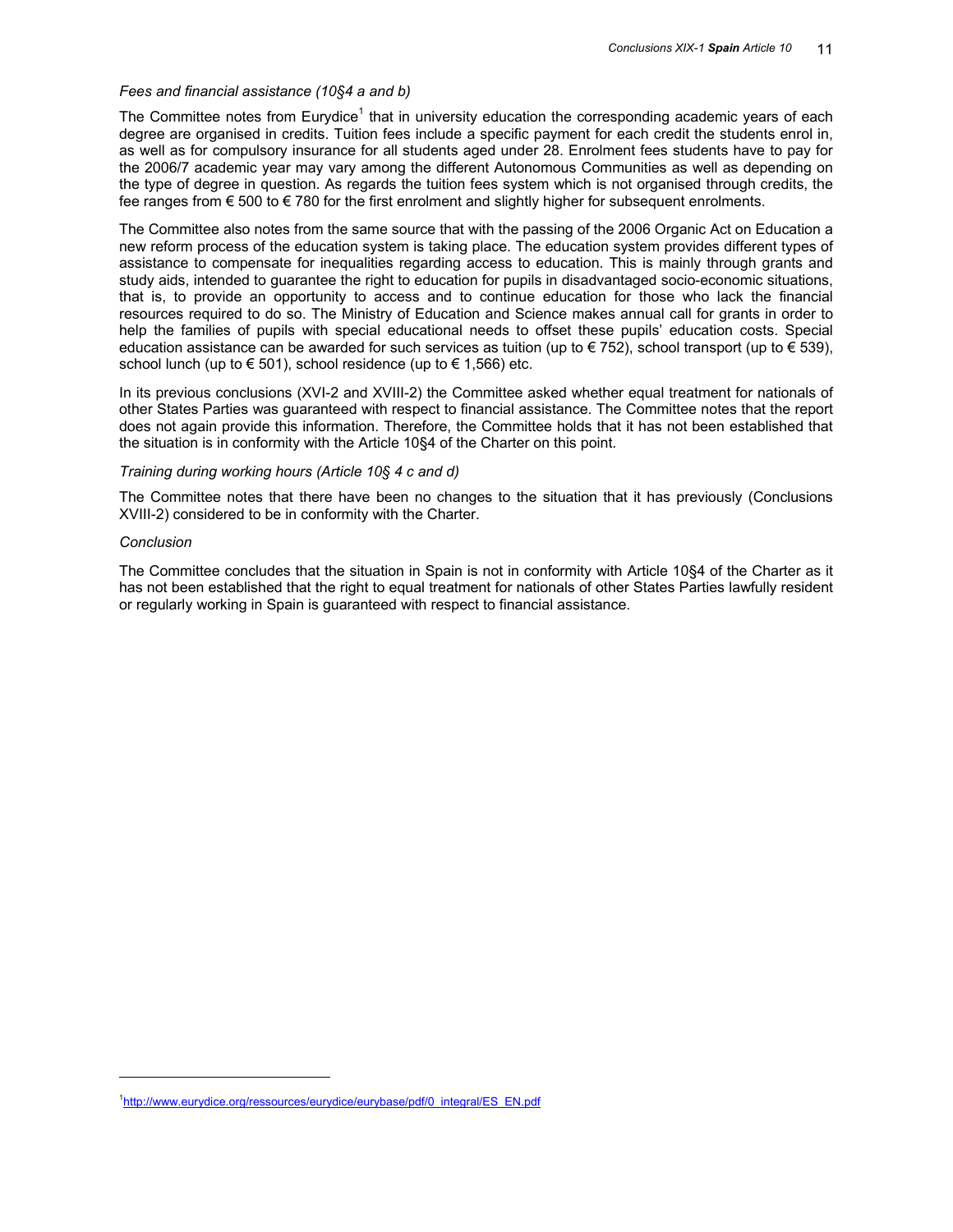# **Article 15 – Right of physically or mentally disabled persons to vocational training, rehabilitation and social resettlement**

# *Paragraph 1 – Education and training for persons with disabilities*

The Committee takes note of the information provided in Spain's report.

The Committee observes that no up-dated figures are included in the report and highlights that in order to be able to assess the conformity of the situation with Article 15§1, it needs to be systematically informed of:

- the total number of persons with disabilities, including the total number of children with disabilities;
- the number of children with disabilities attending mainstream schools and training facilities;
- − the number of those attending special education and training institutions.

In this context the Committee recalls that where it is known that a certain category of persons is, or might be, discriminated against, it is the national authorities' duty to collect data to assess the extent of the problem (European Roma Rights Centre v. Greece, Complaint No. 15/2003, decision on the merits of 8 December 2004, §27). The gathering and analysis of such data (with due safeguards for privacy and against other abuses) is indispensable to the formulation of rational policy (European Roma Rights Centre v. Italy, Complaint No. 27/2004, decision on the merits of 7 December 2005, §23).

# *Definition of Disability*

The Committee notes that during the reference period, the Law on equal opportunity, non-discrimination and universal accessibility of persons with disability (Law 51/2003) was supplemented by Royal Decree 1414/2006, which defines persons with disability as persons who are recognised as having a degree of disability equal or above 33%.

In this context, the Committee requests the next report to specify:

- how many persons are recognised a degree of disability equal or above 33%;
- − how many are recognised an incapacity below 33%.

The Committee also notes the adoption, during the reference period, of Law 39/2006 which establishes a National Dependent Care System ("*sistema nacional de dependencia*") to promote the autonomy of dependent persons. The law establishes that dependent persons must apply to the autonomous community in which they live for recognition of their dependent status. An evaluation body will determine the applicant's degree of dependency. Such degree will entitle the applicant to an individual care programme that will determine which services he/she requires.

The Committee requests the next report to clarify whether the degree of disability equal or above 33% set by Royal Decree 1414/2006 is also a requirement in the determination of the dependency status which would entitle disabled persons to benefit from the services of the National Dependant Care System. It also asks the next report for figures on actual granting of personalised assistance to the disabled persons with a view to facilitate their access to premises of schools and/or training centres and thus contribute in practice to the integration of persons with disabilities into mainstream education (covering both children and adults) and training (including higher education).

# *Anti-discrimination legislation*

The Committee refers to its previous conclusion (Conclusions XVIII-2) for a description of the Law on equal opportunity, non-discrimination and universal accessibility of persons with disability (Law 51/2003).

The Committee notes the adoption of Royal Decree 1417/2006, which establishes an arbitration system to resolve complaints arising within the framework of Law 51/2003. The Committee requests the next report to inform it about any relevant complaint and/or case law with respect to discrimination on the ground of disability in relation to education and training.

# *Education and vocational training*

The Committee notes that the report contains no information on the practical implementation of the II Action Plan for Persons with Disability (2003-2007) and the I National Accessibility Plan (2004-2012), to which reference was made in the previous conclusion (Conclusions XVIII-2). Such information, just as the figures mentioned above, is necessary for the Committee to establish whether the right to education and training is effectively guaranteed to persons with disabilities.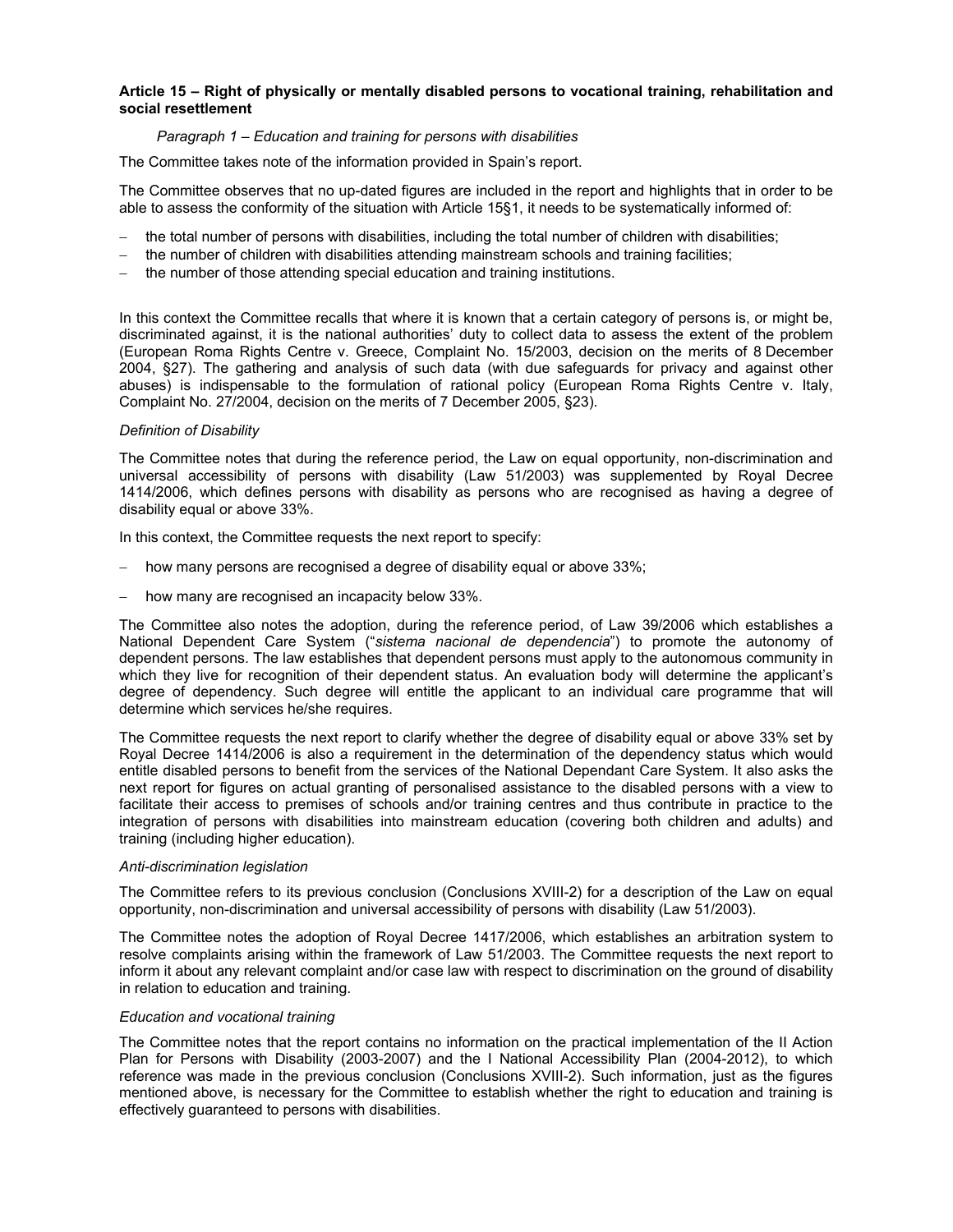13

The Committee also reiterates the specific questions asked in its previous conclusions (Conclusions XVIII-2 and XVI-2), and particularly whether regular teacher training includes training on special needs education.

#### *Conclusion*

The Committee concludes that the situation in Spain is not in conformity with Article 15§1 of the Charter on the ground that it has not been established that mainstreaming of persons with disabilities is effectively guaranteed in education and training.

#### *Paragraph 2 – Employment of persons with disabilities*

The Committee takes note of the information provided in Spain's report and the additional information submitted by the Government on 15 September 2008 in reply to further questions addressed to it by the Committee.

The Committee requests the next report to provide up-dated figures concerning the total number of persons with disabilities of working age, those employed (on the open market and in sheltered employment), those benefiting from employment promotion measures and those seeking employment as well as of those who are unemployed. Given the repeated absence of these figures, it cannot be established whether the situation is in conformity with Article 15§2.

In this context the Committee recalls that where it is known that a certain category of persons is, or might be, discriminated against, it is the national authorities' duty to collect data to assess the extent of the problem (European Roma Rights Centre v. Greece, Complaint No. 15/2003, decision on the merits of 8 December 2004, §27). The gathering and analysis of such data (with due safeguards for privacy and against other abuses) is indispensable to the formulation of rational policy (European Roma Rights Centre v. Italy, Complaint No. 27/2004, decision on the merits of 7 December 2005, §23).

#### *Anti-discrimination legislation*

In its previous conclusion (Conclusions XVIII-2), the Committee acknowledged the existence of nondiscrimination legislation (Law No. 62/2003) explicitly prohibiting direct and indirect discrimination in employment and occupation, *inter alia*, on the ground of disability. It noted that the prohibition of discrimination applied to access to employment and vocational training, working conditions including dismissal and pay, promotion, and membership in an organization of workers or employers.

It also noted that the legislation provided for the adjustment of working conditions (reasonable accommodation) by obliging employers to take adequate measures to adapt the work place and accessibility of the enterprise on a case-by-case basis to permit disabled persons to access employment and training, to carry out their work and progress professionally. The Committee further observed that the obligation to adopt such measures was subject to certain conditions to avoid a disproportionate burden on the employer.

In this context, the Committee had asked how reasonable accommodation is implemented in practice, in particular with a view to increasing the employment of persons with disabilities in the open labour market. From the additional information received, the Committee notes that a global action strategy concerning employment of persons with disabilities should be approved by the Government. This should contain specific lines of action concerning reasonable accommodation. The Committee asks the next report to inform it about the possible adoption of this strategy as well as of its implementation in practice.

Furthermore, the Committee reiterates that it wishes to be informed about any relevant case-law related to the subject of reasonable accommodation.

#### *Measures to promote employment*

The Committee recalls that there must be obligations on the employer to take steps in accordance with the requirement of reasonable accommodation to ensure effective access to employment and to keep in employment persons with disabilities, in particular persons who have become disabled while in their employment as a result of an industrial accident or occupational disease (Conclusions XVIII-2, General Introduction, Statement of Interpretation on Article 15§2). The Committee requests the next report to indicate what steps employers may take in practice in this regard.

The Committee observes that the report lists several legislative measures adopted during the reference period which are aimed at promoting the employment of the disabled such as:

– Royal Decree 364/2005, which regulates alternative measures to the quota system for employment of disabled persons by companies.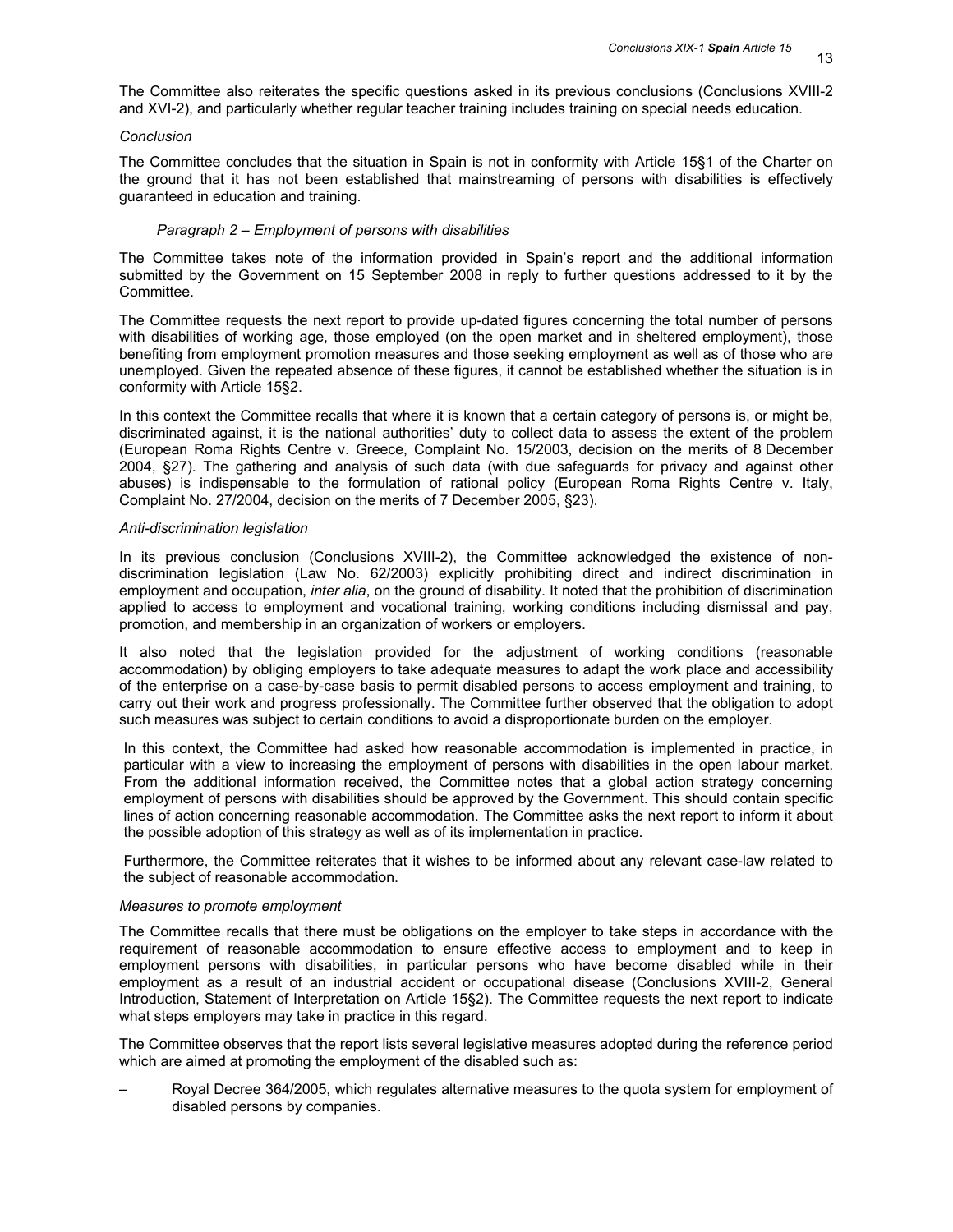- Law 43/2006 on the increase in growth and employment, which *inter alia*, regulates the granting of specific financial assistance for employers hiring people with disabilities not only for an indefinite period of time but also on short term contracts.
- Royal Decree 469/2006 regarding the Support Units for the Professional Activity of the Personal and Social Adjustment Services of the Special Employment Centres, which aims at modernising these services for the purpose of supporting the full integration of the disabled.
- Royal Decree 870/2007 (adopted outside the reference period), which regulates a programme of supported employment as a measure to promote employment of persons with disability on the ordinary labour market.

The Committee asks the next report to provide further information on these measures as well as on their impact in practice with a view to encouraging access to and maintaining in employment the persons with disabilities.

As regards specific questions raised in its previous conclusions (Conclusions XVIII-2 and XVI-2), from the additional information received, the Committee notes that:

- When the quota for employment of persons with disabilities is not filled and the alternative ways for employers to comply with their obligation are not used, employers must pay a penalty ranging between €626 and €6,250 in accordance with Royal Decree 306/2007 and whether there are alternative ways in which employers may comply with the obligation set by national law.
- As regards sheltered employment, the Committee takes note of the clarifications provided and notes that the workers with disabilities of the Special Employment Centres have the same basic rights and obligations as all workers (Royal Decree 1368/1985), including collective bargaining.

# *Conclusion*

The Committee concludes that the situation in Spain is not in conformity with Article 15§2 of the Charter on the ground that it has not been established that persons with disabilities are guaranteed effective equal access to employment.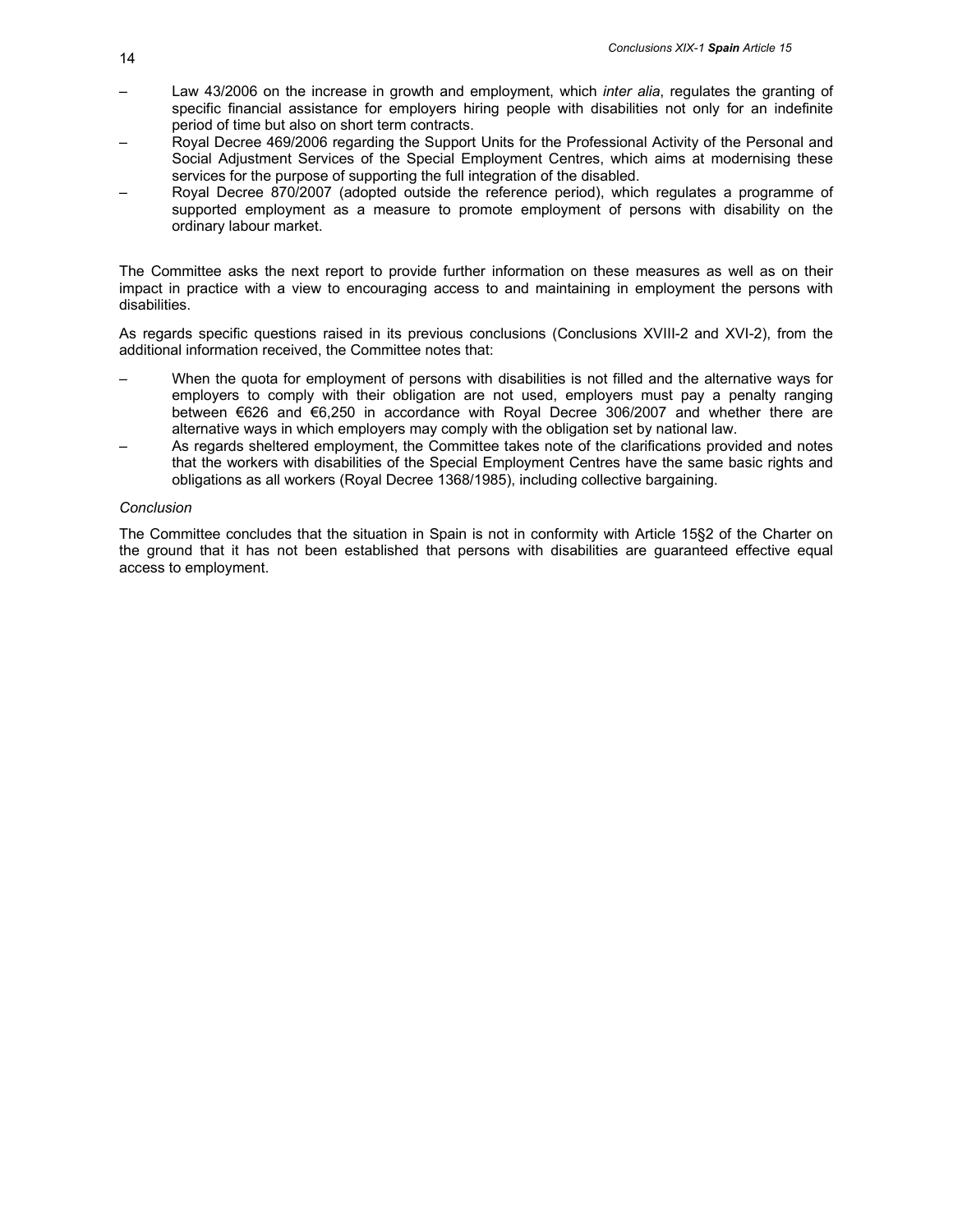# **Article 18 – Right to engage in a gainful occupation in the territory of other Contracting Parties**

# *Paragraph 1 – Applying existing regulations in a spirit of liberality*

The Committee takes note of the information provided in Spain's report.

# *Foreign population and migration*

The Committee notes from another source<sup>1</sup> that on 31 December 2004, there were 1,977,300 foreign nationals in Spain, amounting to 4.6 % of the population, compared with 1,324,001, or 3.1 %, in 2002. This increase of 1.5% is higher than other European countries, which over the same period averaged a 0.3% increase in their foreign population. In 2004, the foreign population was comprised of European Union nationals and persons from outside Europe, in particular Moroccans, Ecuadorians and Columbians. The only significant group of nationals from non-European Union States Parties comprised approximately 83,400 Romanians.

# *Work permits*

Apart from nationals of States Parties to the Agreement on the European Economic Area, foreign nationals wishing to undertake paid employment in Spain require a work permit. Work permits are issued under a general scheme plus a system of quotas that are fixed annually and on a discretionary basis, having regard to the national employment situation and overall economic performance. There are preferential quotas for nationals of states with which Spain has agreements to that effect. The Committee refers to its conclusion under Article 18§3 of the Charter.

The Committee notes that, with the exception of Cypriots and Maltese, nationals of states that joined the European Union in 2004 were subject to the above regulations until 1 May 2006. It also notes that nationals of Bulgaria and Romania, which joined the European Union on 1 January 2007, that is outside the reference period, will continue to require a work permit until 1 January 2009

Finally, persons with a permanent residence permit are exempt from the requirement to obtain a work permit.

#### *Relevant statistics*

The Committee's assessment of the degree of flexibility in the application of existing regulations is based on statistics showing the refusal rates for both first-time and renewal applications for work permits from nationals of States Parties (Conclusions XVII-2).

There are no statistics in the report on work permits granted or refused, under either the general scheme or quotas. The Committee has already deferred two conclusions because of incomplete statistics that failed to meet one or more of the above requirements. It considers that, although the ground for these two deferrals differs in form, it is the same in substance, namely the absence of one or other item of statistics. Bearing in mind the repeated absence of statistics to enable it to assess the situation, the Committee finds that it has not been established that the current rules governing the right to engage in a gainful occupation in Spain are applied in a spirit of liberality.

#### *Conclusion*

 $\overline{a}$ 

The Committee concludes that the situation in Spain is not in conformity with Article 18§1 of the Charter on the grounds that it has not been established that the rules governing the right to engage in a gainful occupation are applied in a spirit of liberality.

#### *Paragraph 2 – Simplifying existing formalities and reducing dues and taxes*

The Committee takes note of the information provided in Spain's report.

The legislation on the rights and freedoms of foreign nationals and their social integration (Institutional Act 4/2000) was amended during the reference period by Institutional Act 14/2003 of 20 November 2003. A new regulation on the application of Act 4/2000 was also approved.

<sup>&</sup>lt;sup>1</sup> Trends in International Migration, OECD, 2006 edition.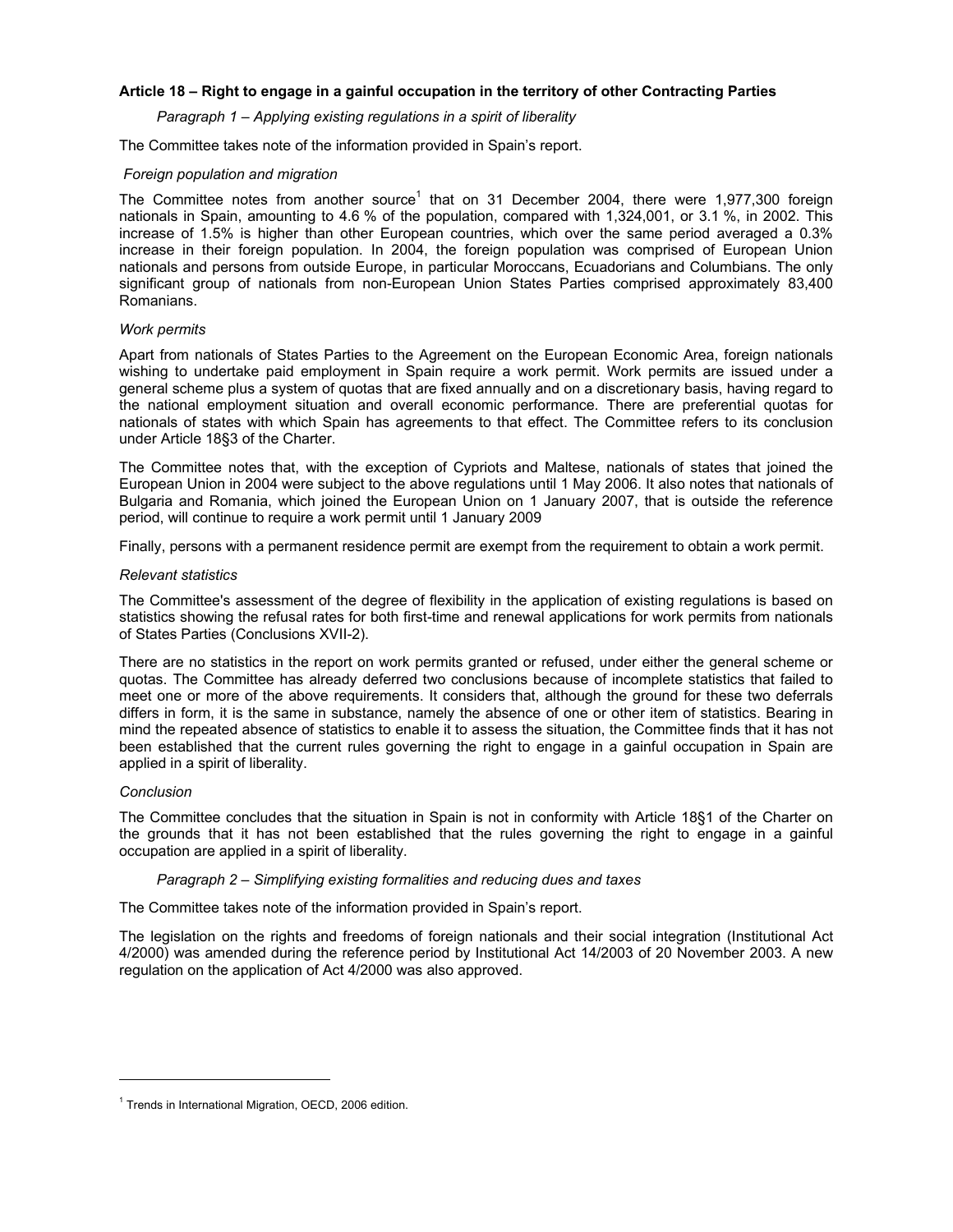# *Administrative formalities*

## Issue of work permits

# General scheme

The Committee notes from another source<sup>1</sup> that first-time applications for work permits must always be made in workers' country of origin, whether they are employed or self-employed. The so-called "residence and work visa", which enables those concerned to enter Spain for work purposes, is only issued after they have obtained their work permit. The Committee asks for confirmation that foreign nationals lawfully resident in Spain can make a first-time application for a work permit without having to leave the country.

In the case of employees, it is the employer who must apply for the work permit, either to labour organisations or to the aliens' office. In support of such applications, employers must present their business's social security registration document and a detailed report on its activities, the nature of the post and the corresponding supply of labour. Other than in the case of sectors which are difficult to fill, a list of which is published quarterly by the public employment service, employers must also present a document certifying that they have been unable to fill the post from the existing labour supply. The Committee asks for confirmation that this document states that the employer concerned has been unable to find Spanish or other Community applicants to fill the position in question.

Applications for work permits for the self-employed are lodged by the individuals concerned with the consular services. The Committee notes that the relevant formalities are the same as those applicable to nationals but asks for more details as to what the formalities are.

Applications for residence and work visas are lodged with the Spanish consulate of the country of origin or of the worker's residence. Those concerned must present, not only their work permit but also a medical certificate and be able to demonstrate that they have no criminal record, as well as evidence of their means of subsistence.

# Quota scheme

The Committee previously (Conclusions XVII-2) considered the formalities for this scheme. However, these only concerned nationals of States with which Spain had bilateral preferential quota agreements. The Committee notes that none of the States Parties are concerned by such agreements. It refers to its conclusion under Article 18§3 of the Charter. The Committee asks for information on the formalities to be completed by nationals of States covered by the quota scheme that do not benefit from a special agreement.

# Work and residence permit

The report states that Act 4/2000, as amended by Act 14/2003, incorporates the work permit in the residence and work visa, and that there are two distinct procedures for obtaining a work permit, depending on whether it concerns paid or self-employment. The Committee notes that this information confirms what it has established from other sources and described above. However several questions, mainly asked in the previous conclusions, remain unanswered. Thus, although it is clear that an initial work permit accompanied by a residence and work visa entitles the holder to work and reside in Spain, the situation of persons wishing to renew their work permit remains unclear. The Committee asks for confirmation that the latter need a separate residence permit to reside lawfully in Spain. If so, it asks whether the periods of validity of the two permits are related.

The Committee also notes that, unlike a permanent residence permit, a temporary residence permit does not entitle its holder to work but that the procedures for obtaining work and residence permits are closely linked. It therefore repeats its questions in the last conclusion, namely whether this link facilitates the granting of the permits or whether parallel procedures have to be followed in the course of which the same documents and formalities have to be provided separately. It also notes that Article 18§2 implies, as a matter of principle, that it should be possible to obtain residence and work permits using one and the same procedure (Conclusion XVII-2, Germany, Article 18§2).

#### Renewal conditions

Neither the report nor the reply to the letter to the Government answers the questions the Committee raised previously (Conclusions XVII-2) on this issue. Therefore it repeats its questions, namely whether renewal is still granted automatically upon expiry of the existing work permit when the person concerned is in receipt of

<sup>&</sup>lt;sup>1</sup> Immigrantesweb.org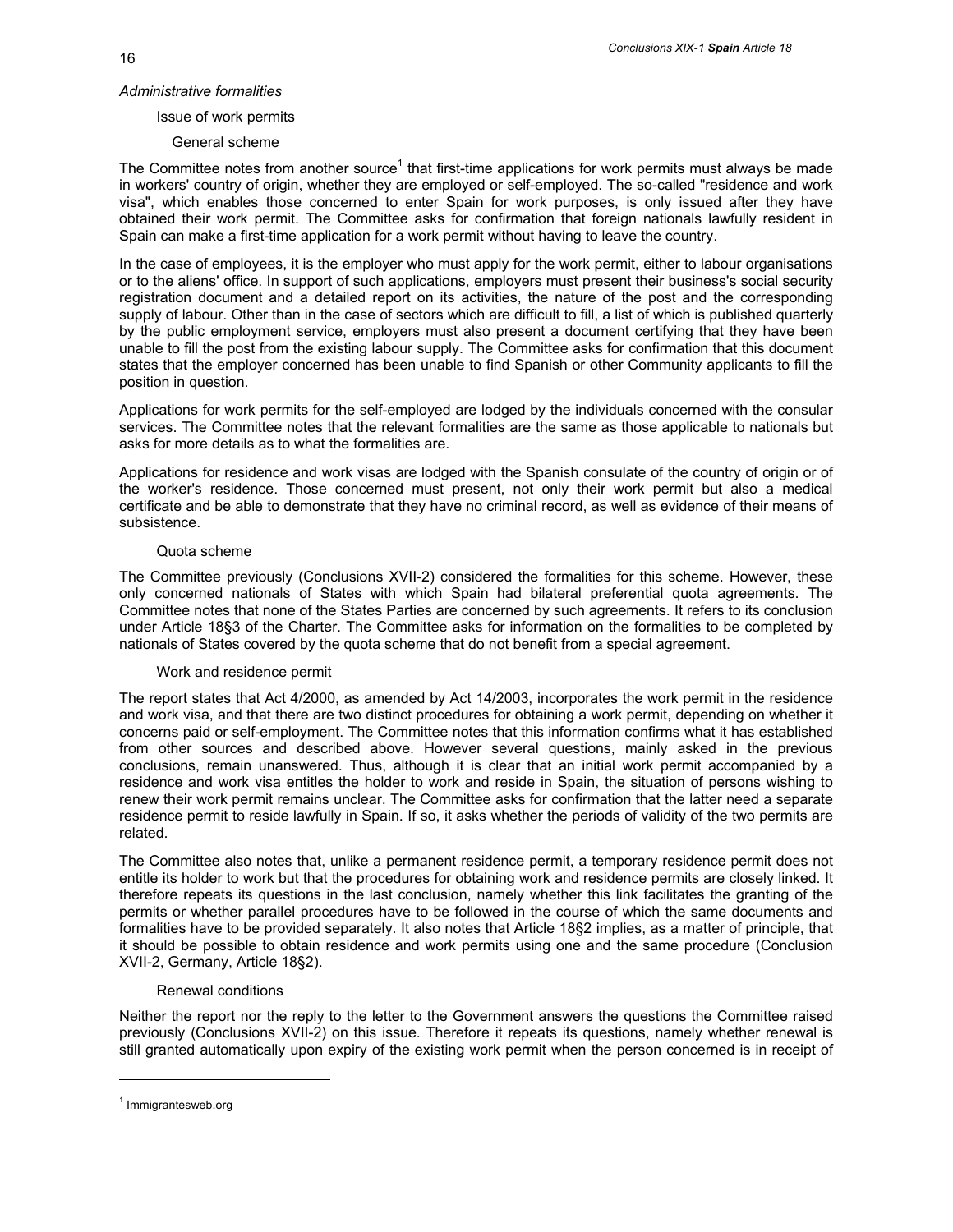17

unemployment benefit or social assistance, or whether it is based on a discretionary decision of the responsible authority. The Committee would also like to know what are the conditions for renewal of a work permit for self-employed workers.

## Waiting times

The maximum time for issuing and renewing work permits is three months from the date the application was lodged with the relevant authorities. If no decision has been taken beyond this time, first-time applications are deemed to have been refused.

In the case of renewals of both work permits and residence permits, if no decision has been taken beyond the three months-delay, applications are on the contrary deemed to have been accepted.

According to the report, applicants receive a written decision and according to the Royal Regulation no 2393/2004, they can lodge an appeal against a decision of refusal. Two types of appeals are then possible : cases may be brought either before the authority which has refused the application (labour organisations, aliens' office, consulary services) or the administrative courts.

# *Chancery dues and other charges*

According to the report, under Act 4/2000, as amended by Act 14/2003, there will no longer be charges for work permits of less than six months.

The Committee asks for confirmation that any charges imposed on work permits of over six months should always be met by the employer.

It repeats its question about the level of charges for self-employed workers.

# *Conclusion*

Pending receipt of the information requested, the Committee defers its conclusion

# *Paragraph 3 – Liberalising regulations*

The Committee takes note of the information provided in Spain's report.

 The legislation on the rights and freedoms of foreign nationals and their social integration (Institutional Act 4/2000) was amended during the reference period by Institutional Act 14/2003 of 20 November 2003. A new regulation on the application of Act 4/2000 was also approved.

# *Access to the national labour market*

# Employees

Work permits are issued under a general scheme plus a system of quotas that are fixed annually and on a discretionary basis, having regard to the national employment situation and overall economic performance. On this point the Committee refers to its conclusion under Article 18§1 of the Charter. In the absence of any reply in the report, the Committee again asks the next report to explain the quota system (rate established, the criteria applied, possible exceptions) and to indicate any links between the quota and the general system.

Preferential quotas may be established under bilateral agreements, offering easier access to the national employment market. During the reference period, Bulgaria and Romania were the only States Parties to be concerned by such agreements. However, the Committee notes that since their accession to the European Union on 1 January 2007 these two States are no longer subject to the quota system and will not be subject to any system of permits by 1 January 2009 at the latest. It asks whether new agreements of this sort are planned, particularly with States Parties that are not members of the European Union and that are concerned by the quota system.

# Self-employed workers

The Committee notes from another source<sup>1</sup> that self-employed persons must submit a business plan in support of their first application for a work permit, including evidence of sufficient financial resources.

<sup>&</sup>lt;sup>1</sup> www.Immigrantesweb.org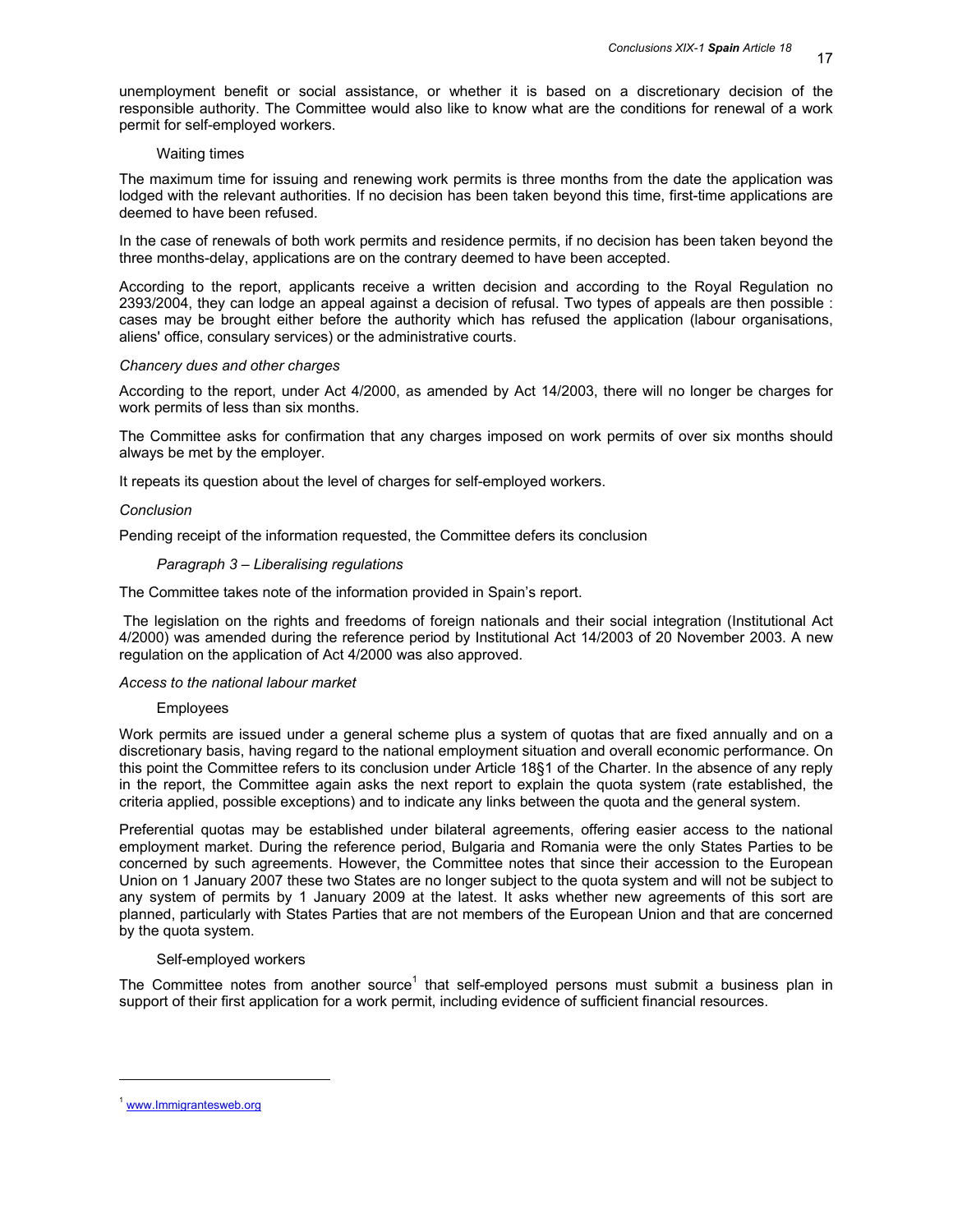# *Exercise of the right to employment*

Spain has established a system whereby work permits' period of validity will gradually increase to five years, after which the individual concerned will be eligible for a permanent residence permit and will no longer need a work permit.

According to the report, work permits initially issued to foreign nationals, whether employed or self-employed, are only valid for one job and in a specified geographical area. However the implementing regulation for Act 4/2000 authorises foreign workers to apply for a modification to their work permit, in terms of both employment sector and geographical area. The Committee asks for more detail on the practical application of this procedure.

# *Consequences of loss of job*

In the absence of information to the contrary, the Committee assumes that the rules on loss of employment remain unchanged. It notes that a foreign employee's residence permit is renewed upon its expiration, *inter alia*, in the event that the person concerned is in receipt of unemployment benefit. However, to qualify for unemployment benefit, the worker must have paid at least one year's contribution to the unemployment scheme. The legislation makes no provision for an extension to the residence permit of foreign workers whose employment contract is terminated through no fault of their own before they are able to qualify for unemployment benefit and who are therefore not entitled to automatic renewal of their residence permit to look for another job. The Committee previously (Conclusions XVII-2) concluded that this situation was not in conformity with Article 18§3 of the Charter. In the light of the foregoing, it must confirm its finding of nonconformity.

# *Conclusion*

The Committee concludes that the situation in Spain is not in conformity with Article 18§3 of the Charter on the grounds that foreign workers who have lost their job are not entitled to an extension of their work permit to give them sufficient time to seek new employment.

# *Paragraph 4 – Right of nationals to leave the country*

The Committee takes note of the information provided in Spain's report.

 Article 19 of the Constitution grants Spaniards freedom to enter and leave the country and Article 55 permits restrictions in the event of a state of siege or emergency, which the Committee has previously (Conclusions XI-2) found to be in conformity with Article 31 of the Charter.

The report states that the right to leave the country may also be restricted by a "judicial resolution, giving grounds for the decision". The Committee asks for confirmation that this term refers to cases provided for in section 5 of the Emigration Act No. 33, which the Committee has previously (Conclusions XIII-2) found to be in conformity with the Charter. If not, it asks for the legal grounds and the content of that restriction.

# *Conclusion*

Pending receipt of the information requested, the Committee concludes that the situation in Spain is in conformity with Article 18§4 of the Charter.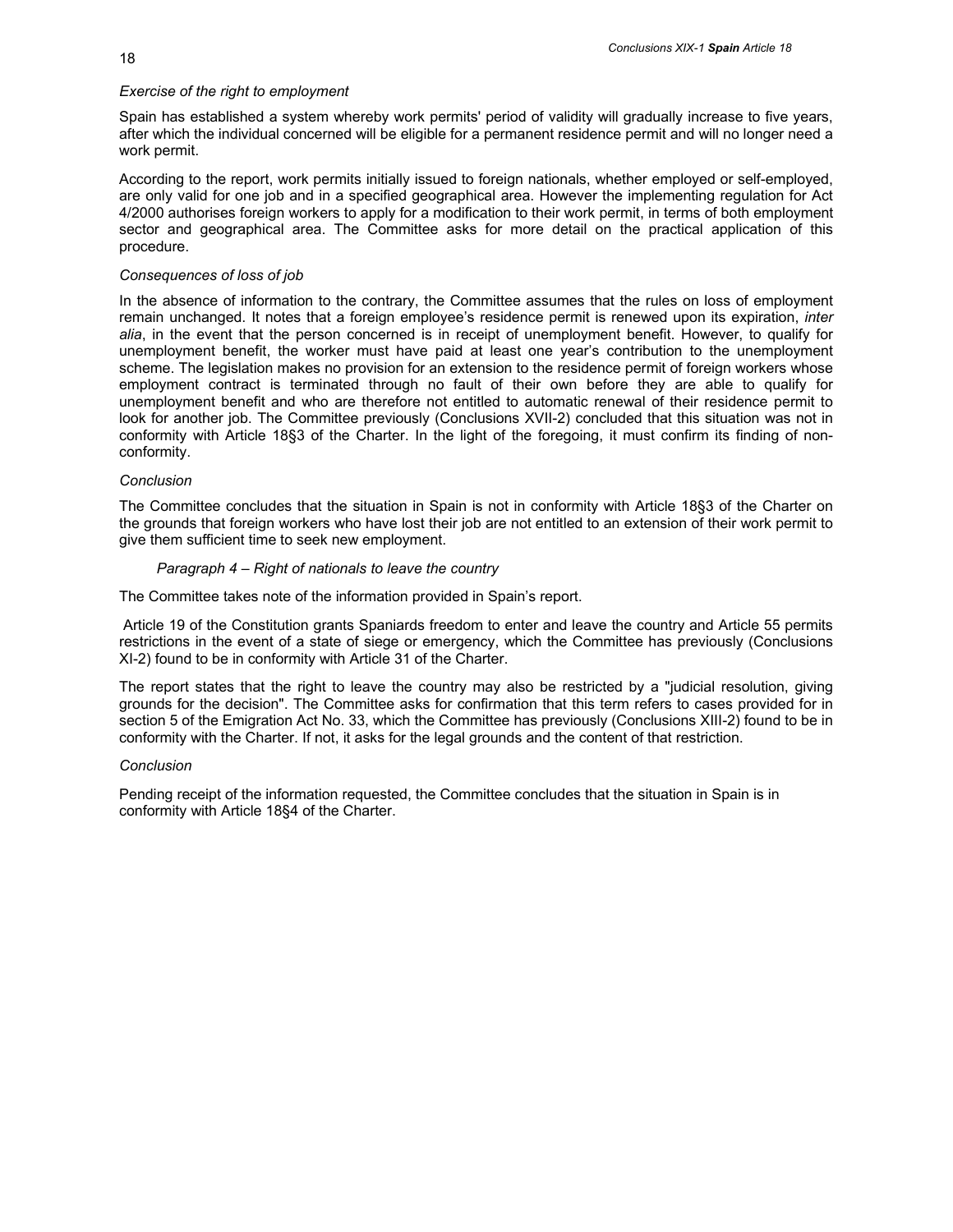# **Article 1 of the 1988 Additional Protocol – Right to equal opportunities and reatment in employment and occupation without sex discrimination**

The Committee takes note of the information provided in Spain's report.

# *Equal rights*

The Committee examined the general legal framework for the right to equal treatment in Conclusions XVI-2 and considered that the main requirements under Article 1 of the Protocol were sufficiently covered by legislation (right of appeal for victims of discrimination, protection against retaliatory measures, shift of the burden of proof and adequate sanctions).

The Committee notes from the additional information sent by the Government in September 2008, that Organic Law 3/2007 on equality between women and men was adopted on 22 March 2007 (outside the reference period). Chapter IV of this law contains measures to guarantee equal treatment for men and women in respect of access to employment, vocational training and career advancement, and working conditions. The Committee asks to be kept informed on the implementation of this new law. It also asks that future reports indicate any relevant decisions handed down by the Supreme Court or the Constitutional Court in the area of gender discrimination.

The Committee notes from the report submitted by Spain for supervision cycle XVIII-2 for Article 4§3 that legislation on the "principle of equal pay" was enhanced in 2003 by the amendment of Article 28 of the Workers' Statute, when the notion of remuneration was extended to cover all its aspects (see also Conclusions XVII-2). The additional information sent by the Government at the request of the Committee indicates that under Royal Decree 5/2000 concerning breaches of social legislation and corresponding sanctions, cases of wage discrimination are considered serious violations, and may be punished with a minimum fine ranging from 3,005.07  $\epsilon$  up to a maximum one of 90,151.82  $\epsilon$ . The Committee asks if in equal pay litigation cases it is possible to make comparisons of pay and jobs outside the company directly concerned.

# *Position of women in employment and training*

According to the report, the female employment rate increased comparatively faster than that of men during the reference period (7% for women as compared to 3% for men). Nevertheless, the female employment rate is still below the EU 15 average, and the gap between men and women remains over 20% (female employment rate was 48.56% in 2006, while that of men that same year was 69%).

Women still work more on part-time contracts (81% of all employees), and they are also more affected by the high incidence of non-permanent employment in Spain.

The report also indicates that the pay gap between men and women remains very high, at approximately 29%. The Committee wishes to know whether the rate is decreasing, and whether the Labour Inspectorate, which is responsible for overseeing compliance with legislation on equal pay, imposed any sanctions on companies during the reference period for cases of wage discrimination.

The report reiterates that women predominantly continue to work in the services sector and certain economic activities (Administration, Education, Health, Social Services, Hotel Trade and Personal Assistance). There has been a positive increase of women in professional and technical jobs, even in executive positions, but it is difficult to change their very small presence in agriculture, mining, fishing, industry, construction and in the armed forces, traditionally male jobs.

#### *Measures to promote equal opportunities*

A number of measures and policies to promote equal opportunities are mentioned in the report. Some of these are contained in legislation and others developed by bodies such as the Institute for Women. Employment Act No. 56/2003 pays particular attention to those groups which have bigger difficulties for professional reintegration, such as women, young people, persons over 45, persons with disabilities and immigrants. A similar objective for improving the employment rate of women appears in Royal Law Decree 5/2006 on the Improvement and Growth of Employment. This text contains 54 measures, most of them related to employment, enterprises and the conciliation of work and family life.

With a view to increasing the employment of women in the public sector, there are measures on parity in the composition of selection bodies and tribunals. Likewise, a 5% quota is reserved for women for positions in the armed forces.